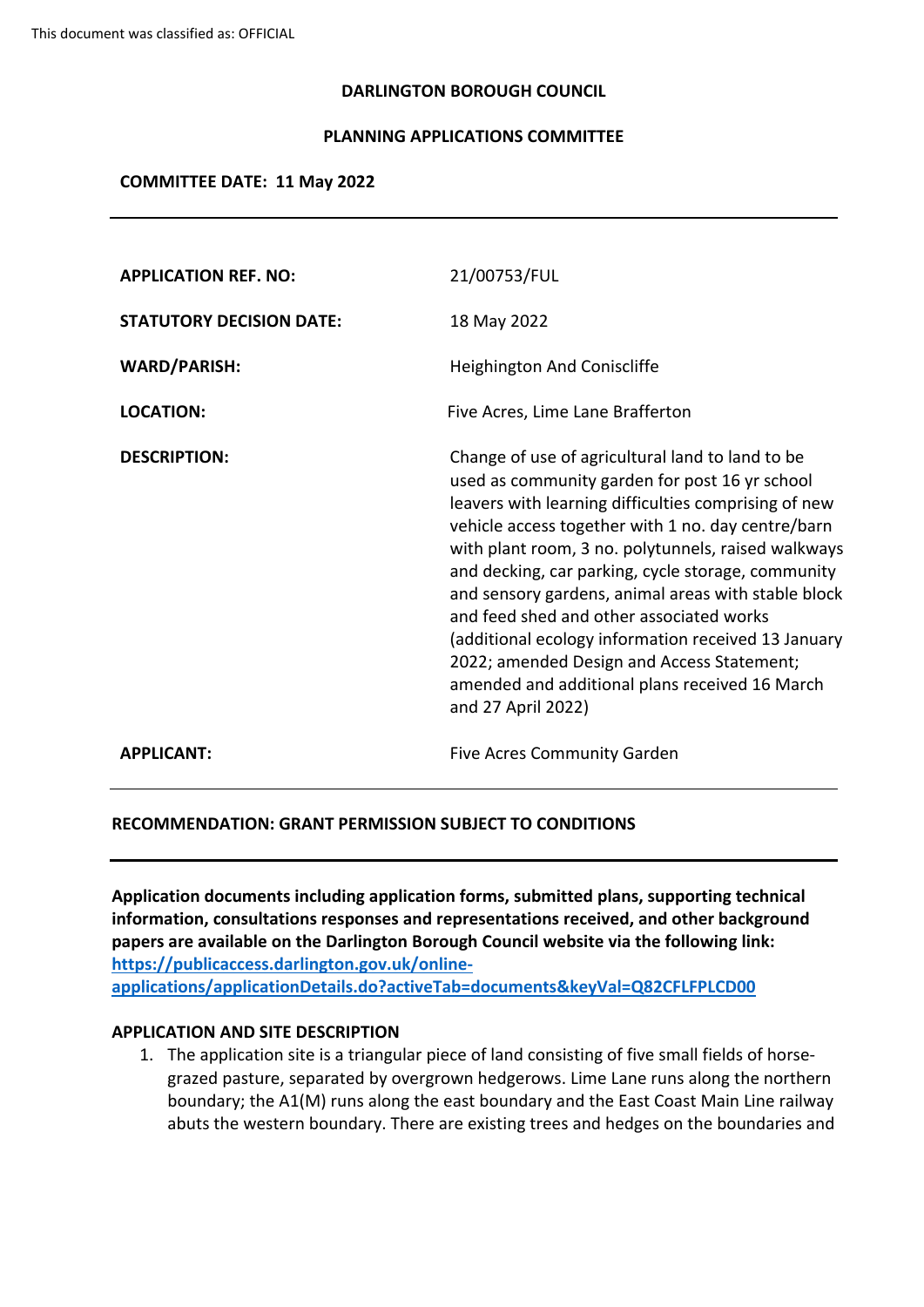within the site and there is an existing field access gate off Lime Lane. A small, wooden stable block with corrugated sheet metal roof and an existing track and hardstanding area sit within the centre of the site.

- 2. The River Skerne is approximately 90m to the south-west, beyond the East Coast Main Line and beneath the A1(M). Surrounding land use is largely agricultural, with large fields of grazing pasture and arable land. Isolated farmsteads and residential dwellings can be found scattered through the fields, whilst the village of Brafferton itself is located 775m to the south-east. Aycliffe Quarry, an active limestone quarry and waste disposal site is situated 500m to the north and the industrial complex at Newton Aycliffe, extends to within 650m of the site.
- 3. The site is within the ownership of the applicant and the planning application has been submitted in order to redevelop it into a day centre for school leavers with special needs. The facility would seek to benefit the young adults in different ways using therapeutic horticulture and animals and agriculture. The intentions of the project is to establish a centre which will encourage all the young people to flourish, learn practical and new skills while socialising and embracing the outdoors. Five Acres would focus in work skills in preparation for adulthood from the basics of gardening, growing flowers and harvesting edible crops. The Centre would also provide work experience for students whilst still in education. The day centre would operate during the following hours
	- Monday to Friday 0800 to 1800
	- Saturday 0900 to 1800
	- Sundays and Bank Holidays 1000 to 1600
- 4. The proposal involves the erection of a new modular building, "The Barn", which will be the social area of the site including a working kitchen. This building would be the centre for craft and art and woodwork sessions. Three polytunnels will ensure that the site can be used during bad weather and used all year round. Animals will play a role and will be introduced at the site with an associated stable block and feed shed. There will be areas for chickens, ponies, goats and small animals along with community gardens and sensory gardens. The centre would be operated by experienced and correctly qualified and trained staff and volunteers.
- 5. In support of the planning application, the applicant has submitted a statement. The following information has been extracted from the Statement:

*"My family have operated a Coach Company in Newton Aycliffe since 1975 and have transported the Special Needs Sector to various Schools, Day Centres and Colleges throughout County Durham to this present day. We have seen the decline and closure of many day respite facilities in both Darlington & County Durham and felt we needed to do something drastic to rectify this situation. We have the utmost respect for Parents and Carers who look after a loved one with Learning and Physical Difficulties or Special Needs, it is very hard and exhausting carrying out their daily routine and supporting*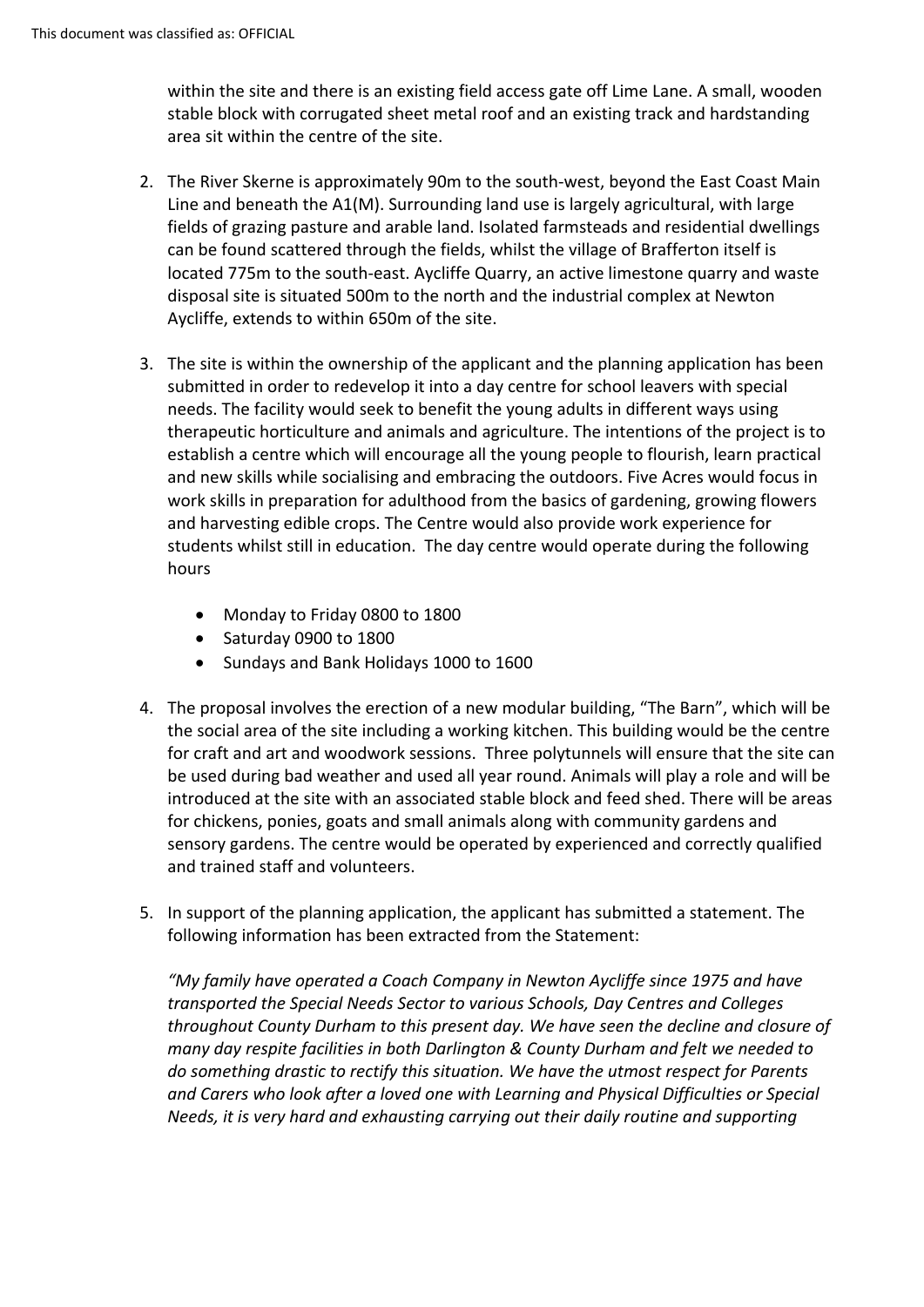*them. This is why we wanted to help and create a network to support and offer an alternative day respite experience"*

"*The members could enjoy looking after the animals and growing their own vegetables whilst learning about 'field to fork' and preparing for their adult life"*

*"We approached John & Julie Finley from ROF 59 Activity Centre in Newton Aycliffe, and they kindly allowed us to open using their venue on what was initially a temporary basis. As a matter of urgency, we opened Five Acres Community Garden in May 2021, we took a 'Leap of Faith' and we hit the ground running. We opened with two staff members and two Service Users – We call them our 'CHAMPIONS'. Nine months on and Five Acres is flourishing – we now have 30+ Champions, 6 Full Time Members of Staff, an Apprentice and Volunteers."*

*"This site will allow us to diversify into planting and growing crops and teach our Champions the 'field to fork' process, being self- sufficient, using the land in an appropriate way. This new Centre would allow us to give more opportunities to more Champions in our area. We will do our Members proud. We will create more employment opportunities too – Five Acres is now a vital service"*

- 6. Vehicular access would be via the existing field gate and car and cycle parking spaces would be provided within the site.
- 7. The applicant has advised that the ROF59 premises are an excellent facility for them at the moment and a decision will be made as to whether this proposed facility would run alongside the existing premises or otherwise depending upon need and capacity

#### **MAIN PLANNING ISSUES**

- 8. The main planning issues to be considered here are whether the proposed development is acceptable in the following terms:
	- a) Planning Policy
	- b) Sustainable Location and Connectivity
	- c) Highway Safety and Parking
	- d) Amenity and Site Security
	- e) Impact on Visual Appearance and Character of the Area
	- f) Ecology
	- g) Impact on Trees
	- h) Drainage and Flood Risk
	- i) Contaminated Land
	- j) Archaeology
	- k) Nutrient Neutrality

#### **PLANNING POLICIES**

9. The following policies are relevant: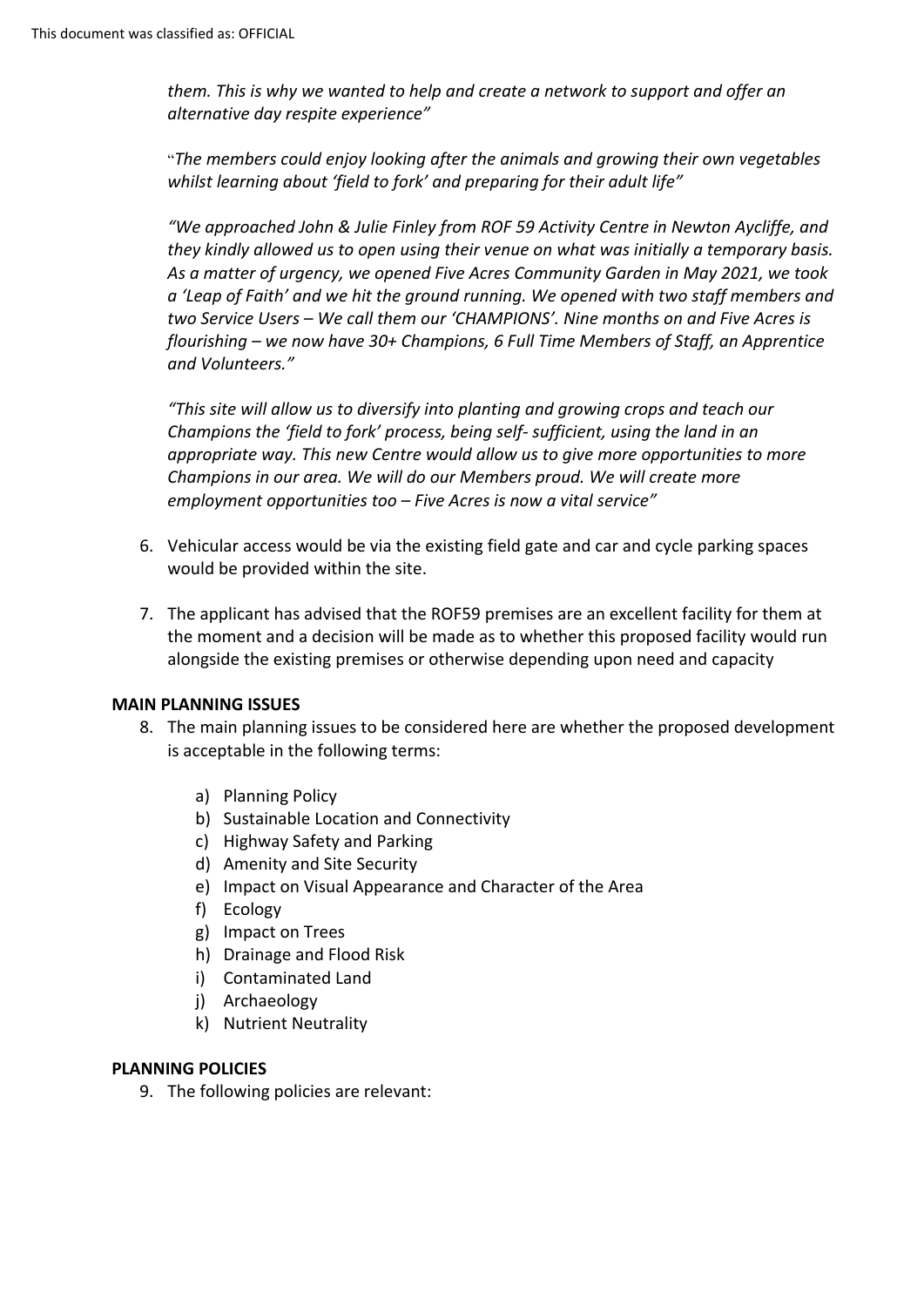# **National Planning Policy Framework (2021)**

# **Darlington Local Plan 2016 – 2036**

- SD1: Presumption in Favour of Sustainable Development
- DC1: Sustainable Design Principles and Climate Change
- DC2: Flood Risk and Water Management
- DC3: Health & Wellbeing
- DC4: Safeguarding Amenity
- H3: Development Limits
- E4: Economic Development in the Open Countryside
- ENV1 Protecting, Enhancing and Promoting Darlington's Historic Environment
- ENV3: Local Landscape Character
- ENV4 Green and Blue Infrastructure
- ENV7: Biodiversity and Geodiversity and Development
- ENV8: Assessing a Development's Impact on Biodiversity
- IN1: Delivering a Sustainable Transport Network
- IN2: Improving Access and Accessibility
- IN10: Supporting the Delivery of Community and Social Infrastructure

# **RESULTS OF TECHNICAL CONSULTATION**

- 10. The Council's Public Rights of Way Officer; Environmental Health Officer, Highways Engineer, Ecology Consultant have raised no objections to the proposed development
- 11. The Council's Transport Policy Officer has provided advice on the public transport and accessibility matters which will be considered in detailed elsewhere in the report
- 12. National Highways; British Transport Police, Darlington Association on Disability, Network Rail, Northern Gas Networks, Northumbrian Water and Northern Powergrid has raised no objections to the principle of the proposed development and planning conditions have been requested.
- 13. The Architectural Liaison Officer from Durham Constabulary has commented that the site should be secure, possibly with an access barrier to the vehicular access point
- 14. The Durham County Council Archaeology Team have no archaeological objection to the development

# **RESULTS OF PUBLICITY AND NOTIFICATION**

- 15. The local planning authority has received 71 letters of support and 4 letters of objection to the planning application.
- 16. The majority of the letters of support have been submitted by people who directly use, work and benefit from the existing facilities provided by Five Acres Community Garden at ROF59 in Newton Aycliffe or have family members who use and benefit from the enterprise. The comments highlight and highly praise their objectives, services, staff and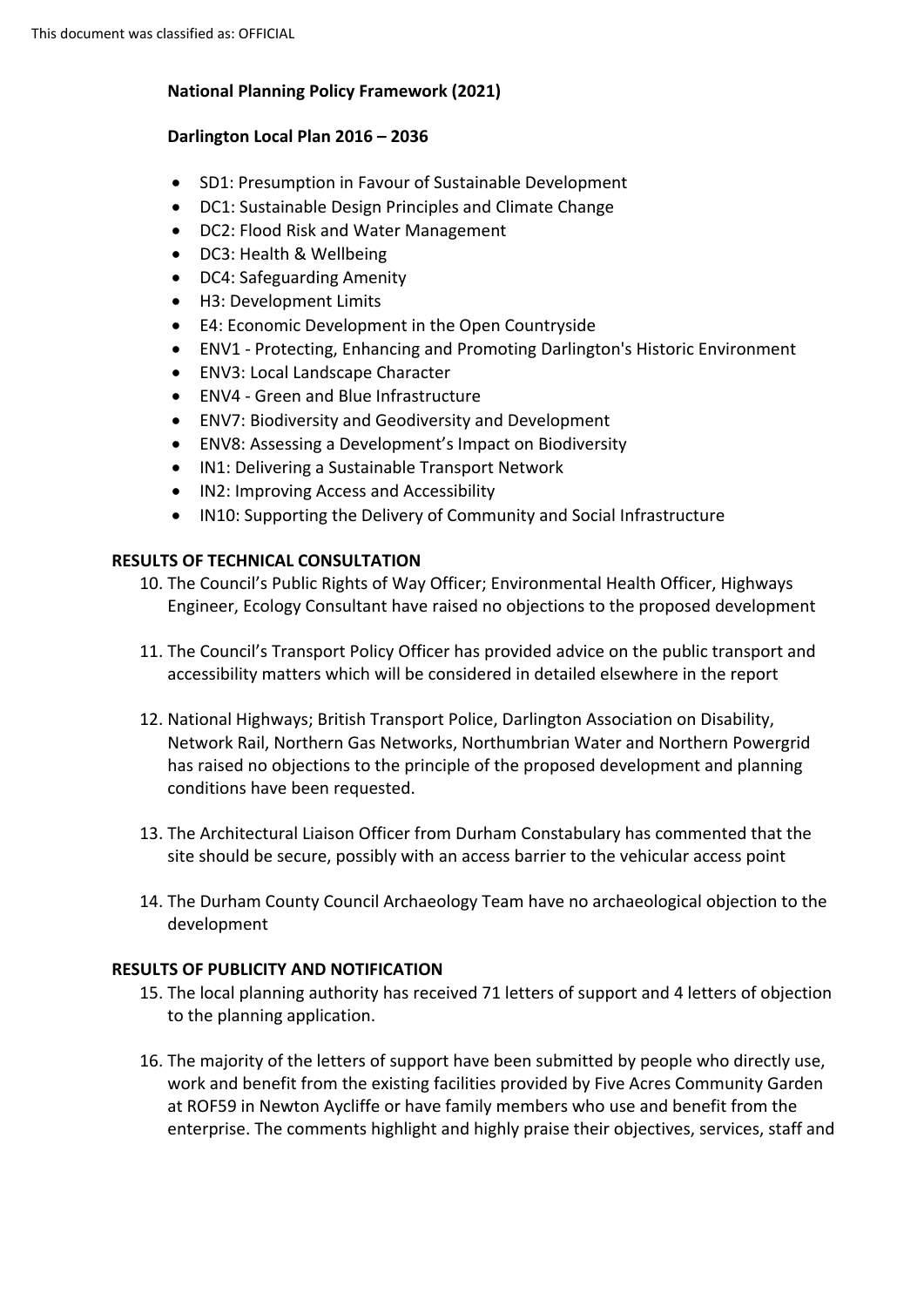qualities and how essential the services are for the people that use them. Other comments include:

- *The proposal is sympathetic to the environment and will enhance the local space*
- *The facility will offer endless possibilities for these "champions" including animal care, horticulture*
- *The proposal will bring environmental benefits to the site*
- *Five Acres will be able to continue to provide an invaluable service to further enhance the lives of these young adults*
- *This will be very therapeutic for people with special needs*
- *There is nothing else like this proposal elsewhere in Darlington*
- *To be able to access a site within a natural rural setting would be beneficial to the social skills, cognitive skills and enhance the mental health of these young adults*
- *The plans will create a great deal of attention for Darlington*
- *This will lead to job opportunities for staff and the young people*
- *The proposal will present opportunities to enhance the lives of the young adults and give them skills for increased independence*
- *The site on Lime Lane will further promote the good working ethics of Five Acres*
- *Darlington is already under served with facilities for young adults with learning difficulties and Five Acres is one of the very few trying to correct this imbalance. This will allow them to grow their offer and provide further opportunities to deserving adults in our communities*
- *This is a wonderful opportunity for so many people with special needs*
- *The uptake for the service, which is temporarily based at ROF, h been very popular, indicating a need for this kind of modern and purpose built provision*
- *This is an excellent opportunity for an inclusive town like Darlington*
- *Excellent location for such a venture*
- *It will not affect anyone, spoil anyone's view, block out anyone's light*
- *Darlington needs this facility*
- *The development is sympathetic to its surroundings*
- *The applicant has access to community transportation and therefore access for foot, bicycle and public transport would not be necessary*
- *Young adults will get the opportunity to experience nature*
- *Post COVID, this facility should be embraced and welcomed as a community based opportunity*
- *This will allow more people with disabilities to socialise, develop skills and engage in life enhancing opportunities*
- 17. Included within the above, are letters of support from the Executive Leader of Pioneering Care Centre (PCP), the Darlington Borough Council's Mentor and Career Guidance Advisor (People Group); a Durham County Councillor, Town Councillors from Newton Aycliffe, and from the Chairman and Chief Executive of County Durham and Darlington NHS Foundation Trust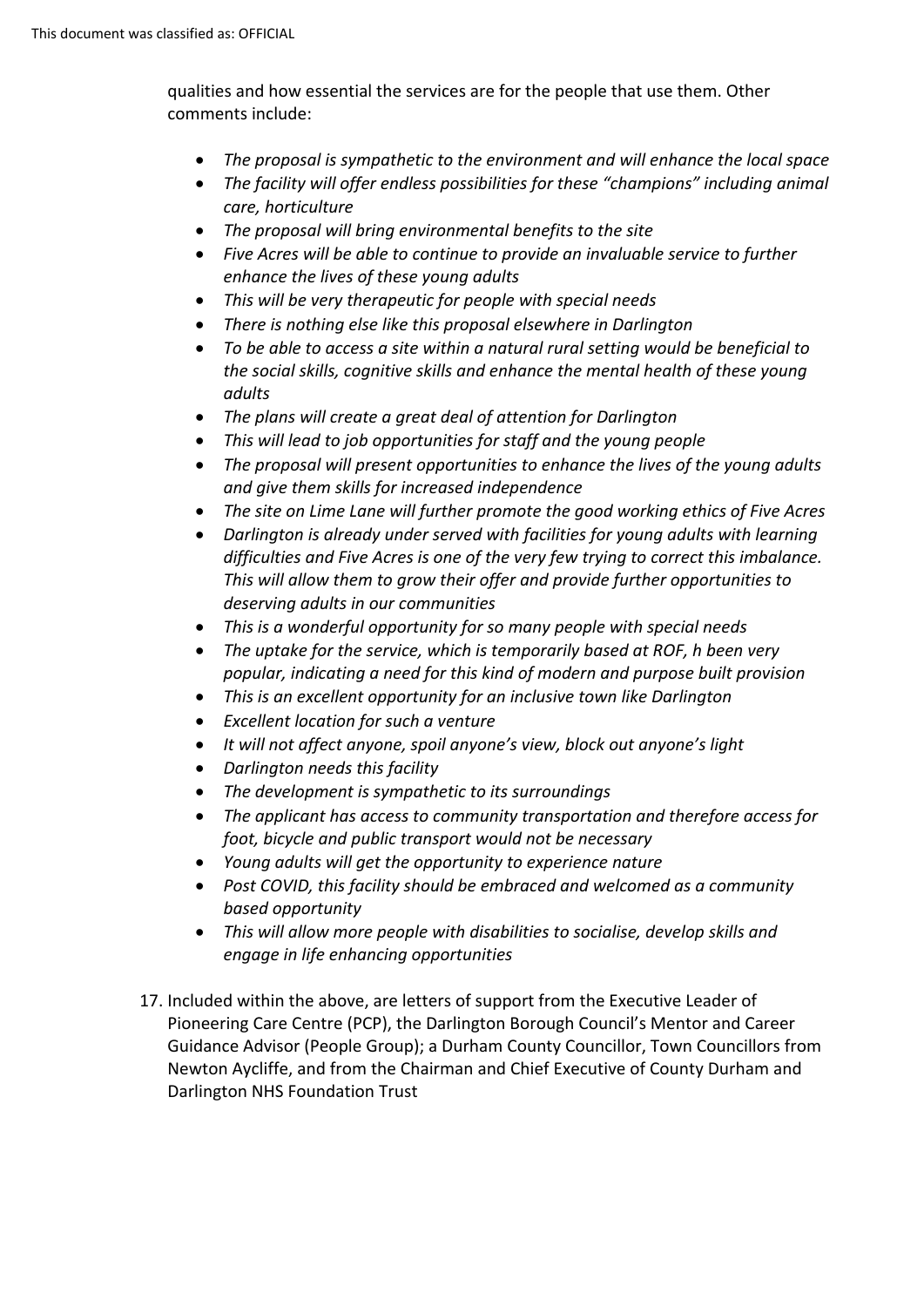- 18. The four objections to the planning application can also be summarised as follows:
	- *The site is on a busy road, close to a quarry/Council tip entrance and will be of detrimental use to an agricultural area*
	- *The applicant already has premises that could be used for the proposed purposes*
	- *The proposal would be out of character to the surrounding area*
	- *Inappropriate location on a busy road, especially at peak times*
	- *Detrimental use to an agricultural area*
	- *I would be concerned over the safety of the residents due to the close proximity of the A1 motorway and the main line railway*
	- *There are no amenities at the site*
	- *Close proximity to access for quarry. Dustbin lorries and other large HGVs use the access from early hours of the morning until 6pm*
	- *How will residents to transported to the site as there will be a concern over in an increase in traffic*
	- *No public transport links and poor pedestrian links and therefore all attendees and visitors will have to use the car*
	- *Lime Lane will be used for parking which is dangerous*

# **19. PLANNING ISSUES/ANALYSIS**

# **a) Planning Policy**

- 20. Planning law (S.38(6) of the Planning and Compulsory Purchase Act 2004) requires that applications for planning permission must be determined in accordance with the development plan unless material considerations indicate otherwise. The National Planning Policy Framework (2021) supports the plan led system providing that planning decisions should be "genuinely plan-led" (NPPF para 15).
- 21. The application site is located outside the development limits identified on the Policies Map of the Darlington Local Plan and therefore the proposal is classified as taking place in the open countryside (Policy H3). The development limits help to protect the open countryside between settlements and preserve the countryside's intrinsic character and beauty.
- 22. Economic development is generally not acceptable in principle outside the development limits unless said development has regard to criteria set out in Policy E4 (Economic Development in the Open Countryside) of the Local Plan. As a charitable community development, the proposed development does not fit easily within the parameters of Policy E4 but Section C of the policy states that proposals for outdoor leisure uses will be supported in appropriate locations, provided their impact on the open countryside is minimised, and the provide satisfactory access arrangements and protect amenity. Furthermore, Policy IN10 (Supporting the Delivery of Community and Social Infrastructure) states that proposals for new community services and facilities will be supported in accessible locations providing that the scale of development is appropriate to the area in which it is proposed.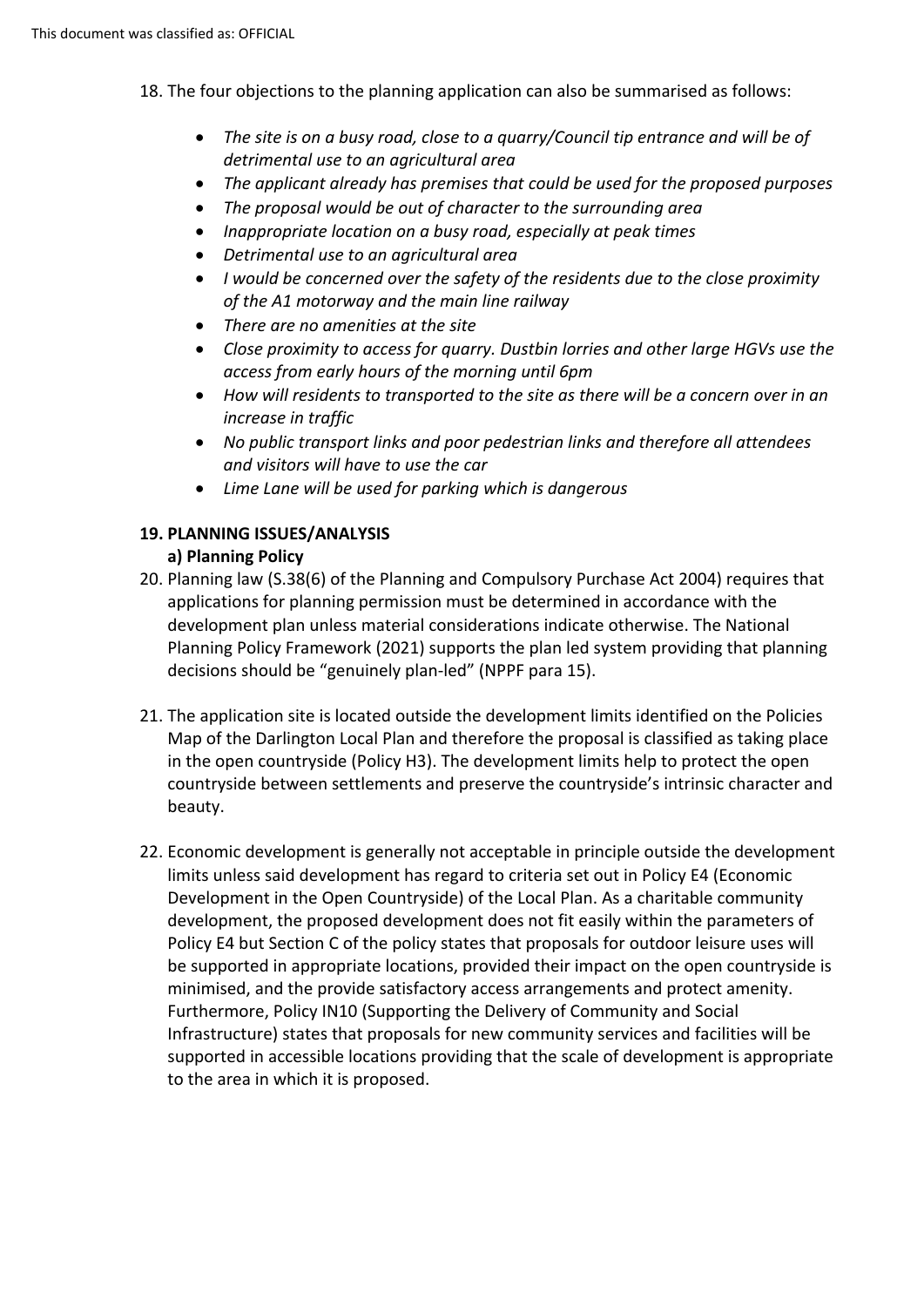- 23. Additionally, Paragraph 85 of the NPPF (2021) states that planning policies and decisions should plan positively for the provision of community facilities and other local services. Paragraph 85 of the NPPF (2021) also states that planning policies and decisions should recognise that sites to meet local community needs in rural areas may have to be found adjacent to or beyond existing settlements, and in locations that are not well served by public transport.
- 24. The fact that the proposal is for a community garden/training facility, specifically for the learning and respite needs of post 16-year-old school leavers with learning difficulties, which would require and benefit from a countryside location, is a material planning consideration which carries weight in the determination of this planning application. This consideration has been taken into account as part of the officer recommendation in accordance with S.38(6) of the Planning and Compulsory Purchase Act 2004.

# **b) Sustainable Location and Connectivity**

- 25. The Council's Transport Policy Officer has confirmed that development site is not accessible by public transport as the site is not within 400m walking distance of a bus stop. There is not a continuous, safe, lit footpath link to the site from the urban area and no formal cycle route and therefore, the site cannot be considered as being accessible on foot or by cycle. As a result, the site is not in a fully accessible and sustainable location and the proposal would not comply with policies IN1, IN2 and IN10 of the Darlington Local Plan
- 26. The applicant has advised that their "champions" are not capable of being able to use public transport as they are not independent enough to do so. They arrive at the existing premises at Newton Aycliffe via a taxi, parents/carers or via the applicant's transport service.
- 27. Information has been submitted in support of the planning application which states that a virtual bus stop for the Tees Flex bus service will be used as a way of getting people to and from the site. The location for the Tees Flex pick up and drop off is a safe option. Tees Flex is a publicly subsidised bookable service currently operating on a three year contract, which started in January 2020, and there is no guarantee that the service will continue once the three year contract comes to and end or it may be reduced in areas which may mean that this area may no longer be served. However, the applicant has advised that whilst the service is temporary and whilst not being able to give any guarantees, the Tees Valley Mayor hopes that the service will continue as it has been a needed and successful service. Stagecoach, who deliver the service, are also committed to it continuing due to its need and success.
- 28. Furthermore, the applicant operates their own coach company. It is a private transport service provided by Five Acres involving the use of two small coaches (8 seater and 8 seater with wheelchair accessible spaces). The coaches would be used to transport the "Champions" to and from the site between the hours of 09:15 and 1500 and one coach would be used for the transporting people from the Darlington area and one for County Durham.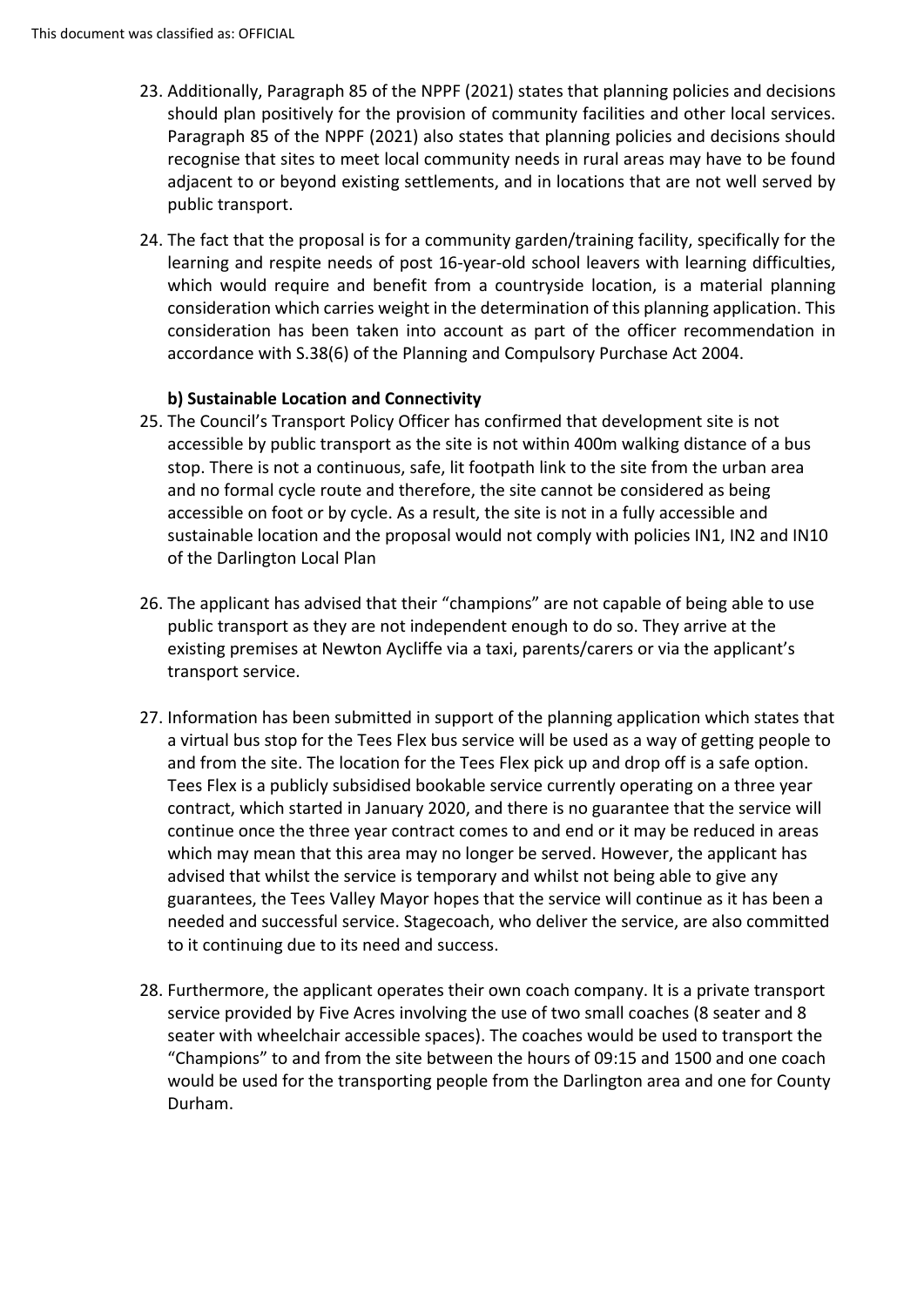- 29. The proposed development would include the provision of cycle parking, the precise details of which, can be secured by planning condition.
- 30. As stated above, the NPPF 2021 states that decisions should recognise that sites to meet local business and community needs in rural areas may have to be found adjacent to or beyond existing settlements and development limits, and in locations that are not well served by public transport. In these circumstances it will be important to ensure that development is sensitive to its surroundings, does not have an unacceptable impact on local roads and exploits any opportunities to make a location more sustainable (for example by improving the scope for access on foot, by cycling or by public transport).
- 31. This report will advise that there are no highway objections to the proposed development in terms of impact on local roads and the development would not adversely harm the character and appearance of the rural area. The applicant has provided information which means that access to the site will not be solely reliant on the use of private motor vehicles and other means of transport would be available through the TeesFlex booking system and their own private transport company. By its very nature and purpose, the proposal requires a countryside location for the educational and physical benefits of the users and their learning experiences rather than one which is within or on the edge of the urban area and this is a material planning consideration which carries weight in the determination process. Officers recognise that the proposal is not fully compliant with the local development plan in this particular regard, but in accordance with S.38(6) of the Planning and Compulsory Purchase Act 2004, other material planning considerations have been identified which carry weight and allow officers to support the principle of the proposed development subject to compliance with other relevant national and local planning policies.

# **c) Highway Safety and Parking**

- 32. The site access is to be via an upgraded existing field access located on Lime Lane which is within a national speed limit (60mph) road. Whilst the site is to be accessed via an existing field access, this proposal is likely to be a significant intensification of use over the historic occasional vehicle movements associated with agricultural use and must therefore be proven to be safe for the life of the development
- 33. DMRB standards require that visibility splays in line with the speed limit are demonstrated, with 215m x4.5m being appropriate to 60mph speeds. Where the standard visibility requirements cannot be met, a reduction may be considered based on lower actual travelling speeds being demonstrated to be lower, via a speed survey to determine 85th percentile speed, or where the local geometry/topography of the site otherwise governs speed.
- 34. The plans submitted in support of the planning application demonstrates available visibility splays of 4.5x143m westwards and 4.5x183m Eastwards. With regard to the reduced splay looking Westwards, this equates to a traveling speed of approximately 50mph which is considered to be robust when considering the local geometry of the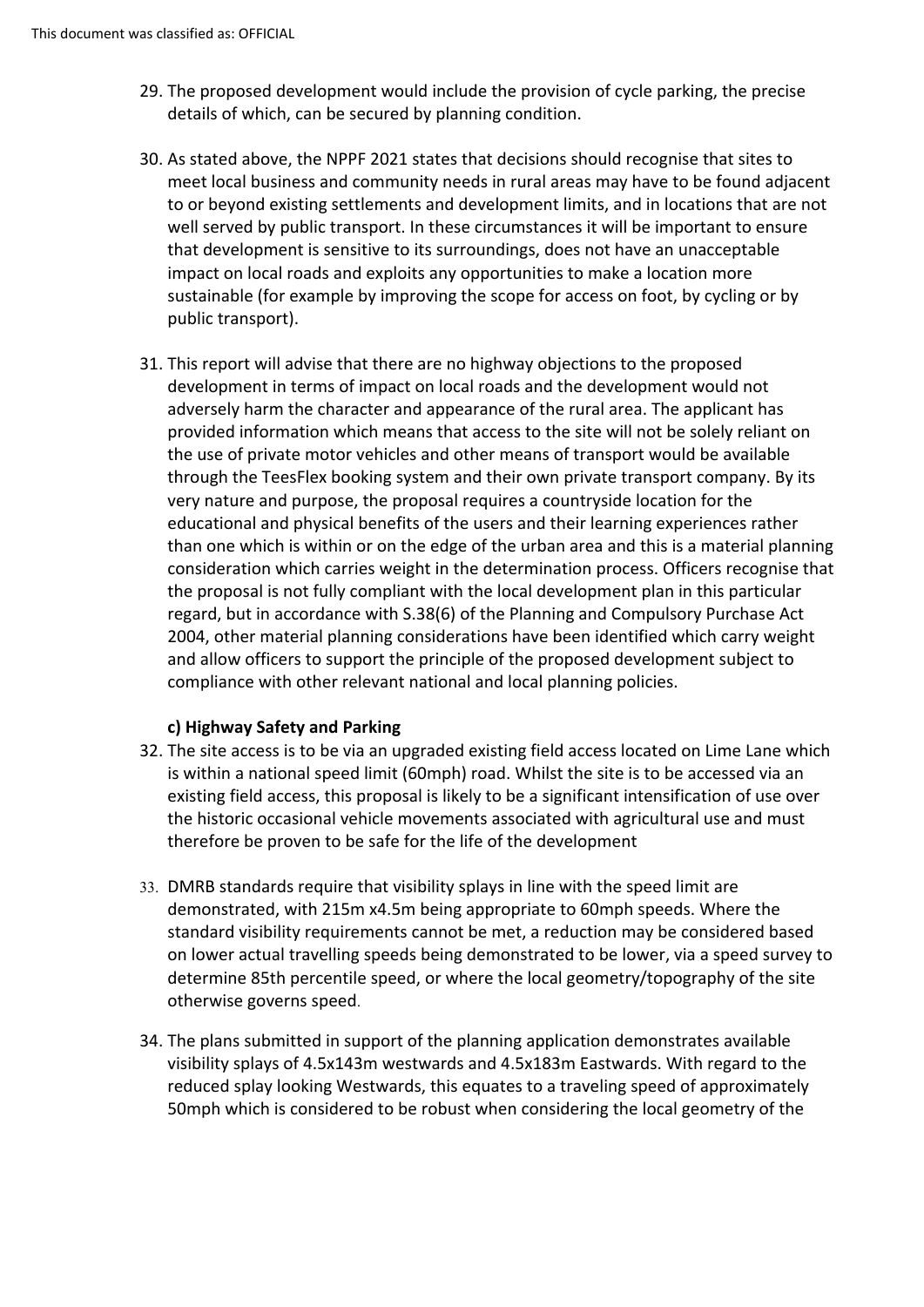highway, where the bend located 150m from the site access is sufficiently sharp to reduce speeds significantly below 60mph. The road forming the approach to the site is also on a significant uphill gradient again having a speed reducing impact on the travelling speed of vehicles heading east towards the site. With regard to the 4.5x183m splay looking east, this a minor reduction in the advised 60mph standard of 4.5x215m and would equate to a travelling speed of 55mph and falls above the DMRB 'one step below Desirable Minimum' of 160m. It is therefore considered acceptable within the context of Lime Lane.

- 35. The desirable junction spacing of the nearby access located opposite is substantially less that the Design Guide standard of 60m. However, this is considered acceptable as the access only serves a single farm/dwelling and vehicle movements will be limited. The major access of the John Wade site has suitable spacing at 75m and is not considered a highway safety concern.
- 36. The access location is somewhat fixed owing to the level difference between the site and highway. A properly formed access junction will be needed, constructed to standards required as part of the adopted highway. The submitted plans show an upgraded access with 10m radii kerbs which will ensure servicing vehicles are able to enter the site as well as making the junction more conspicuous within an unlit rural road. Given the steep level change through the access, some internal works will be needed to create an acceptable gradient with the first 12m measured back from the carriageway edge being formed in a sealed material. Gates are also set back from the highway in order for a vehicle to pull off fully of Lime lane for opening and closing. All works within the public highway require the prior approval and consent of the Highways Authority, in a process separate to planning approval. In this case as part of an Agreement under Section 184 of the Highways act 1980.
- 37. The proposal includes provision for vehicle parking with the submitted plans, indicating 14 spaces which will be used by staff and volunteers. Accessible parking would be delineated within the parking area to the ends of the parking bays nearest to The Barn building.
- 38. The site is considered sui generis with regard to parking standards and as such does not fit within any particular parking standard within the Tees Valley Design Guide.
- 39. Overspill parking within a rural high speed road would not be considered acceptable owing to road safety concerns. The number of spaces that are shown on the plan would be acceptable and there appears to be sufficient internal space for vehicles to enter and exit the site in a forward gear.
- 40. The Council's Highways Engineer has advised that if the application was to be recommended for approval, a condition would need to be imposed to ensure that the upgraded access details submitted with the application are completed prior to the operation of the facility. It is also considered appropriate to secure planning conditions relating to the submission of details of the parking spaces, including accessible spaces,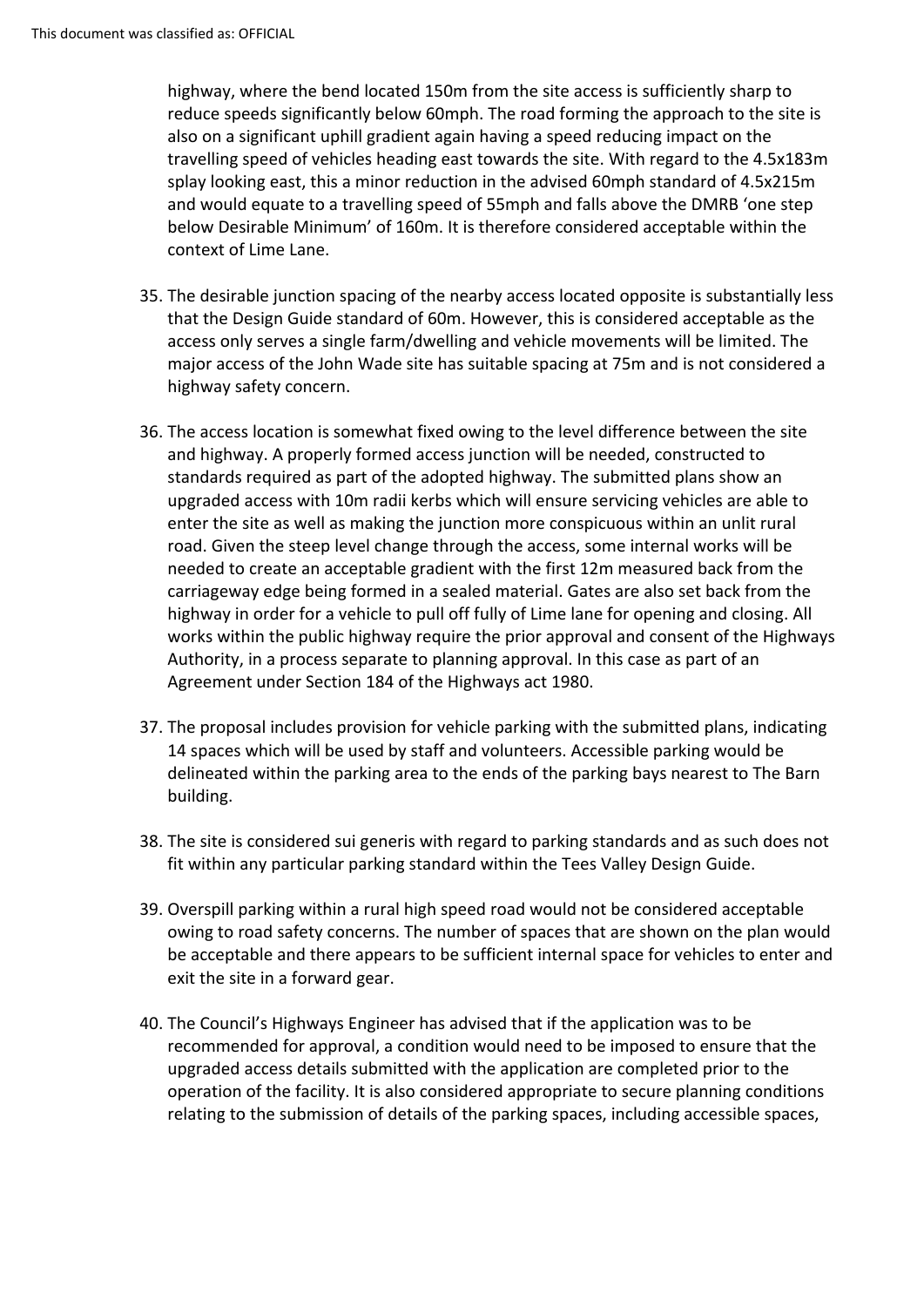and that the first 12m of the internal road is constructed from a sealed material in order to prevent detritus spilling onto the public highway.

41. The proposed development would accord with policies. The proposed development would accord with policies DC1, IN1, IN2 and IN4 of the Local Plan in this regard.

## **d) Amenity and Site Security**

- 42. The site is not located in close proximity to other residential properties and therefore the proposed use would not raise any concerns in residential amenity terms. A 2.1m high livestock/trespass proof fence would be erected along the boundary of the site alongside the A1(M) and the East Coast Railway line in accordance with advice from the the British Transport Police, Network Rail and National Highways who have not objected to the proposed development. A condition is recommended to secure the submission of the precise details of the fencing.
- 43. Due to the proximity of the proposed development to the operational railway boundary, the developer will need to liaise with the Asset Protection Team of Network Rail prior to any work taking place on site to ensure that the development can be undertaken safely and without impact to operational railway safety. Details to be discussed and agreed with the Team will include construction methodology, earthworks and excavations, use of crane, plant and machinery, drainage and boundary treatments. It may be necessary for the developer to enter into a Basic Asset Protection Agreement (BAPA) with Network Rail to ensure the safety of the operational railway during these works. A planning condition has been recommended for the submission of a Construction Management Plan which will include the need to confirm that the above matters have been discussed with Network Rail.
- 44. The proposal would accord with policies DC3 and DC4 in the regard.

#### **e) Impact on Visual Appearance and Character of the Area**

- 45. The main additions to the site would be The Barn building; the polytunnels; the stable and feed shed, the parking area and the fencing around the boundary of the site with the A1(M) and the railway line. There would also be a raised timber footpath and enclosures around the various fields
- 46. The Barn is a single storey elongated building which measures 19.5m long; 9.1m wide within an overall height of 4.9m under a dual pitch roof. The building would be located in close proximity to the access and proposed parking area (north west corner). The building would be constructed from metal cladding painted green.
- 47. The polytunnels would be standard design tunnels measuring 12m long and 5.1m wide and would be located adjacent to the western boundary of the site.
- 48. The stable block would be single storey in height measuring 11m long; 5.1m wide with an overall height of 3.6m. The block would comprise of three stables. The feed store would measure 7.5m long; 3.5m wide with an overall height of 3.6m. These buildings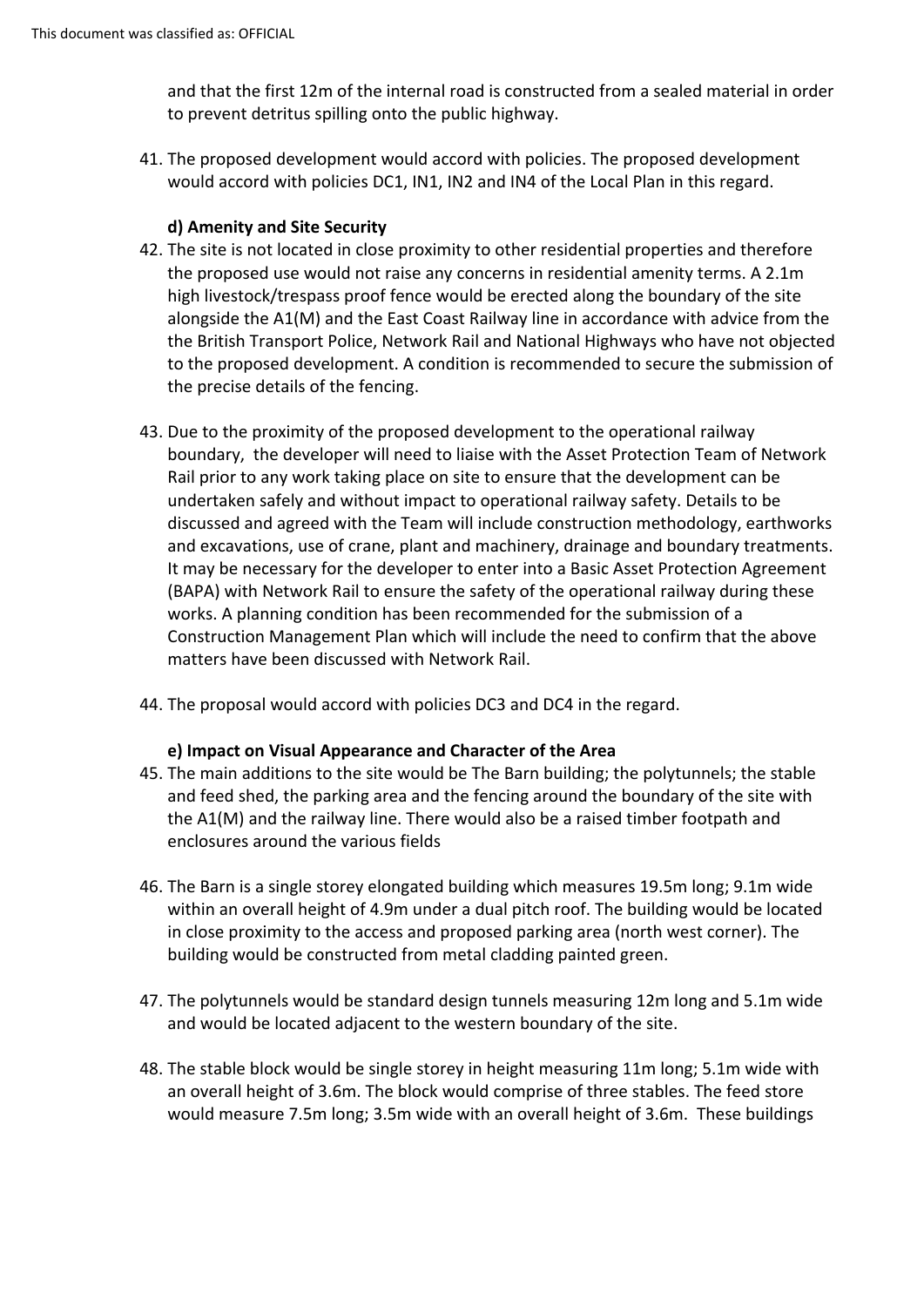would be sited adjacent to each other quite centrally within the site and be constructed from treated timber cladding that would be allowed to weather over time.

- 49. The trespass proof fencing would be 2.1m high weldmesh style and run alongside the boundary of the site with the A1(M) and the railway line.
- 50. The site is at a lower level than Lime Lane on the northern boundary and it is quite well screened from the A1(M) and the main railway line by existing trees and hedges on the boundaries. Also the trees and hedges within the site will provide further screening. The Barn building would be the most visible from Lime Lane as there is not as much existing tree and hedge coverage along this boundary.
- 51. Further landscaping would occur within the site which will enhance the visual appearance of the site as well the biodiversity of the site (see below) and this would be secured by a planning condition.
- 52. The buildings that would be located on the site would not have an adverse impact on the character or appearance of the site and they have been designed to respect the rural location. They are of a temporary nature and the type of building that would be found elsewhere in the countryside. Precise details of the fencing around the site and around the fields and paddocks can be secured by planning conditions. A planning condition has been imposed to secure the details of any external lighting for the site.
- 53. The proposed development would comply with policies DC1, E4 and IN10 of the Local Plan in this regard

#### **f) Ecology**

- 54. A Preliminary Ecological Appraisal has been submitted in support of the planning application which concluded that there would be no impacts on statutory and nonstatutory nature conservation sites and no controlled invasive plant species were noted within the site. All buildings and trees within the site were assessed as holding negligible potential to contain roosting bats. The Appraisal advises that the proposals are of a type and scale such that adverse effects are likely to be minimal and whilst they may result in potential impacts on potential badger foraging along the western boundary of the site and by the use of external lighting, these matters can be controlled through mitigation and planning conditions.
- 55. The Appraisal advises that the railway embankment to the west of the site holds potential for sheltering badgers. Badger setts can extend some distance underground, onto neighbouring land. As a precautionary measure, no excavation of the site will be undertaken within a 30m buffer of the western fence line, so as to avoid the damage or destruction of an active badger sett, should such a structure exist beneath the site. It is understood that each of the buildings to be positioned within the site is a temporary structure (portacabin or similar) and will not require the digging of foundations. The community barn, which will be positioned within the buffer zone, is a prefabricated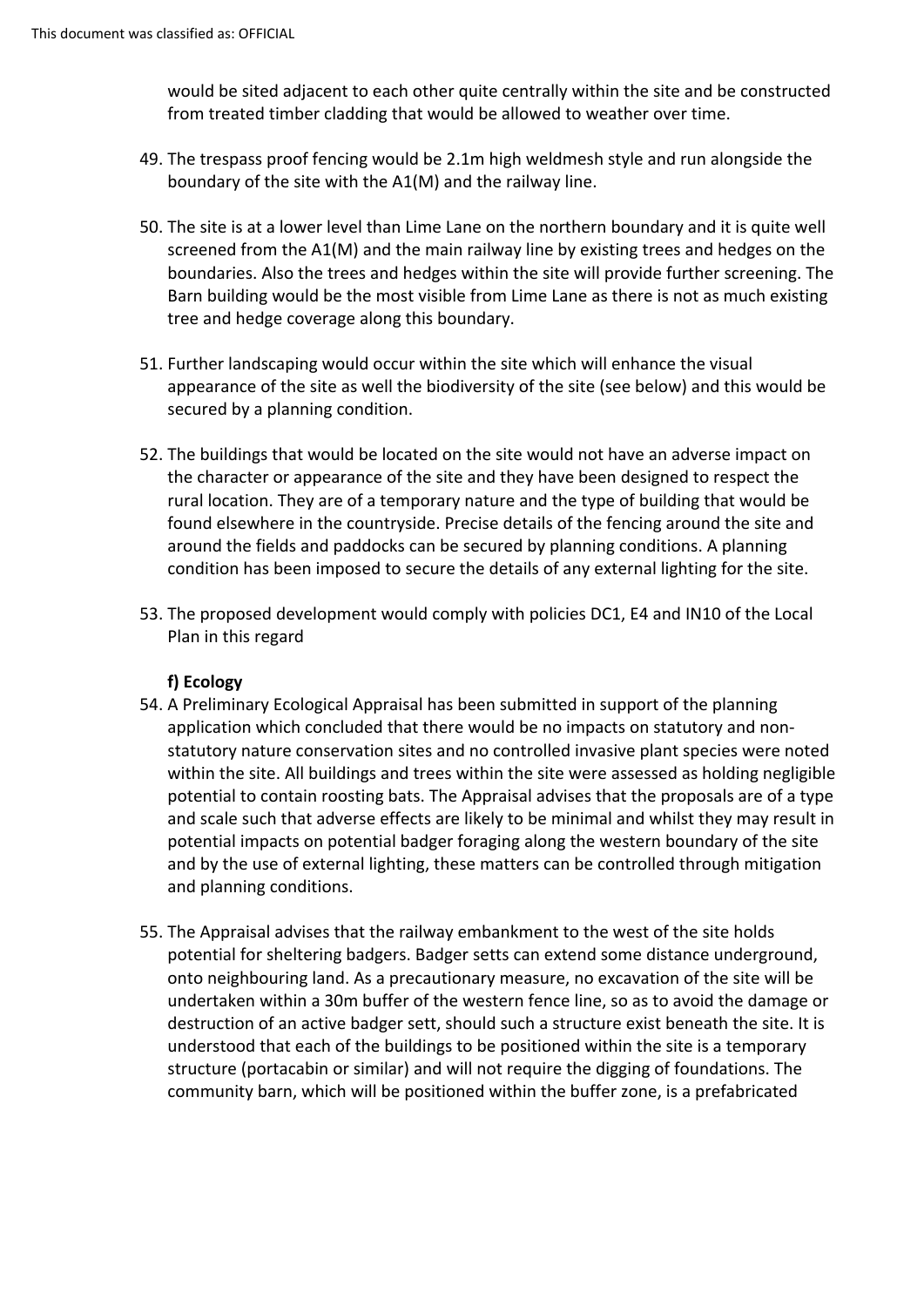building, which is to be lifted onto the existing gravelled area from Lime Lane, without the need for heavy machinery to access the site.

- 56. The Appraisal also provides advice on an environmental lighting strategy for the site, which can be secured by a planning condition.
- 57. Projects should seek an overall Biodiversity Net Gain, in order to meet the emerging Environment Bill, which seeks to mandate a 10% biodiversity net gain (BNG), with a view to leaving the natural environment in a measurably better state following development. This is also echoed by local development plan policy. As part of this development, all hedgerows are to be retained in their entirety and hedgerows are to be gapped up (apart from two areas where footpaths cross the hedgerow using a mix of native hedgerow shrubs; there will be a sensory/community garden; the majority of the vegetation around the site will receive no management and therefore, with the cessation of grazing, will develop into neutral grassland and opportunities for further tree planting exist.
- 58. The Council's Ecology consultant has advised that the information provided is sufficient for the Local Planning Authority to determine that net gains for biodiversity can be achieved on the site. A 30 year management plan for the site will be required, alongside refinement of the landscape proposals which can be secured by planning conditions
- 59. The proposal would accord with policies ENV7 and ENV8 of the Local Plan in this regard.

# **g) Impact on Trees**

- 60. An arboricultural Impact Assessment has been submitted in support of the planning application. The Assessment advises that the trees surveyed on site are a moderate and low quality species. None of the trees within or around the site are covered by a tree preservation order.
- 61. The Assessment confirms that no trees require removal to facilitate the development. Some trees may require pruning to facilitate the construction of The Barn but the level of pruning, if required, would not be significant. The Assessment includes a plan showing the root protection areas for the trees and these can be protected by fencing which can be secured by a planning condition.
- 62. The proposed development, subject to conditions, will accord with policy ENV4 of the Local Plan

#### **h) Drainage and Flood Risk**

63. The application site is within Flood Zone 1 and is at a very low level of fluvial flooding and surface water flooding which accords with the objectives of Policy DC2 of the Local Plan. The application was supported by a Flood Risk Assessment and Drainage Strategy which will need to be amended following the omission of the overnight accommodation from the scheme. However, the FRA stated that surface water from the polytunnels can be collected in water butts via guttering; the surface water from The Barn could be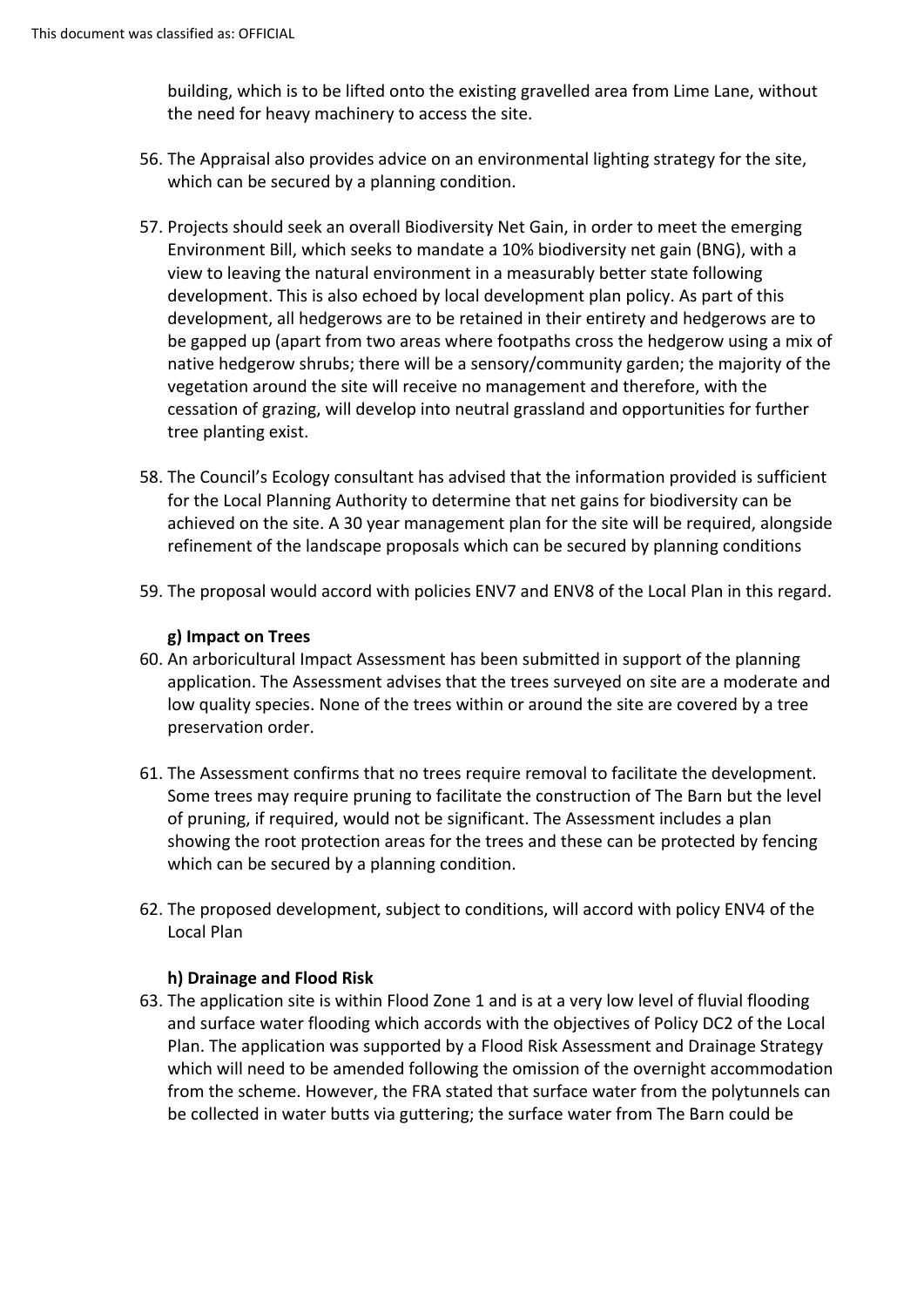conveyed to the rain garden to the south west of the site; harvested rainwater could be used for the flushing of toilets and washing machines; with permeable materials to be used for the creation of the parking areas. Foul water would be disposed by a package treatment plant.

64. It is not envisaged that the proposals will impact on current flood risk and will have minimal increase on existing flood risk from any source with minimal impact on causing flooding elsewhere. A planning condition can be imposed which requests the submission of a revised Drainage Strategy prior to the commencement of the development.

# **i) Contaminated Land**

65. The planning application has been supported by a Screening Assessment for Contamination. The Council's Environmental Health Officer has raised no objections to the proposed development. The proposal accords with Policy DC1 in this regard.

# **j) Archaeology**

66. The Durham County Council Archaeology Team have no archaeological objection to the development. The development would accord with policy ENV1 of the Local Plan in this regard.

#### **k) Nutrient neutrality**

- 67. Natural England together with the Department for Levelling Up, Housing and Communities (DLUCH) announced on 16th March 2022 that the administrative area of Darlington Borough Council is now located within the catchment area of the Teesmouth and Cleveland Coast Special Protection Area. Under the Habitats Regulations, those planning authorities falling within the catchment area must carefully consider the nutrients impacts of any projects, including new development proposals, on habitat sites and whether those impacts may have an adverse effect on the integrity of the site that requires mitigation. This impacts on all planning applications, both existing and proposed, which relate to primarily all types of overnight accommodation, such as new dwellings, care homes, student accommodation, holiday accommodation etc. and impacts all developments for one dwelling upwards. It also affects other applications where development may impact upon water quality, including those seeking to discharge planning conditions relating to foul and surface water drainage for a range of development proposals.
- 68. The planning application has been amended by the removal of four accommodation lodges which were originally proposed for the site, and therefore, the proposal no longer involves development which would generate wastewater from overnight accommodation or use. The hours of operation have been secured by a planning condition. Furthermore, the proposal will involve retaining part of the existing agricultural characteristics of the site and surface and foul water can be disposed of via various means other than into a watercourse. The need for a nutrient assessment in this instance is no longer a requirement.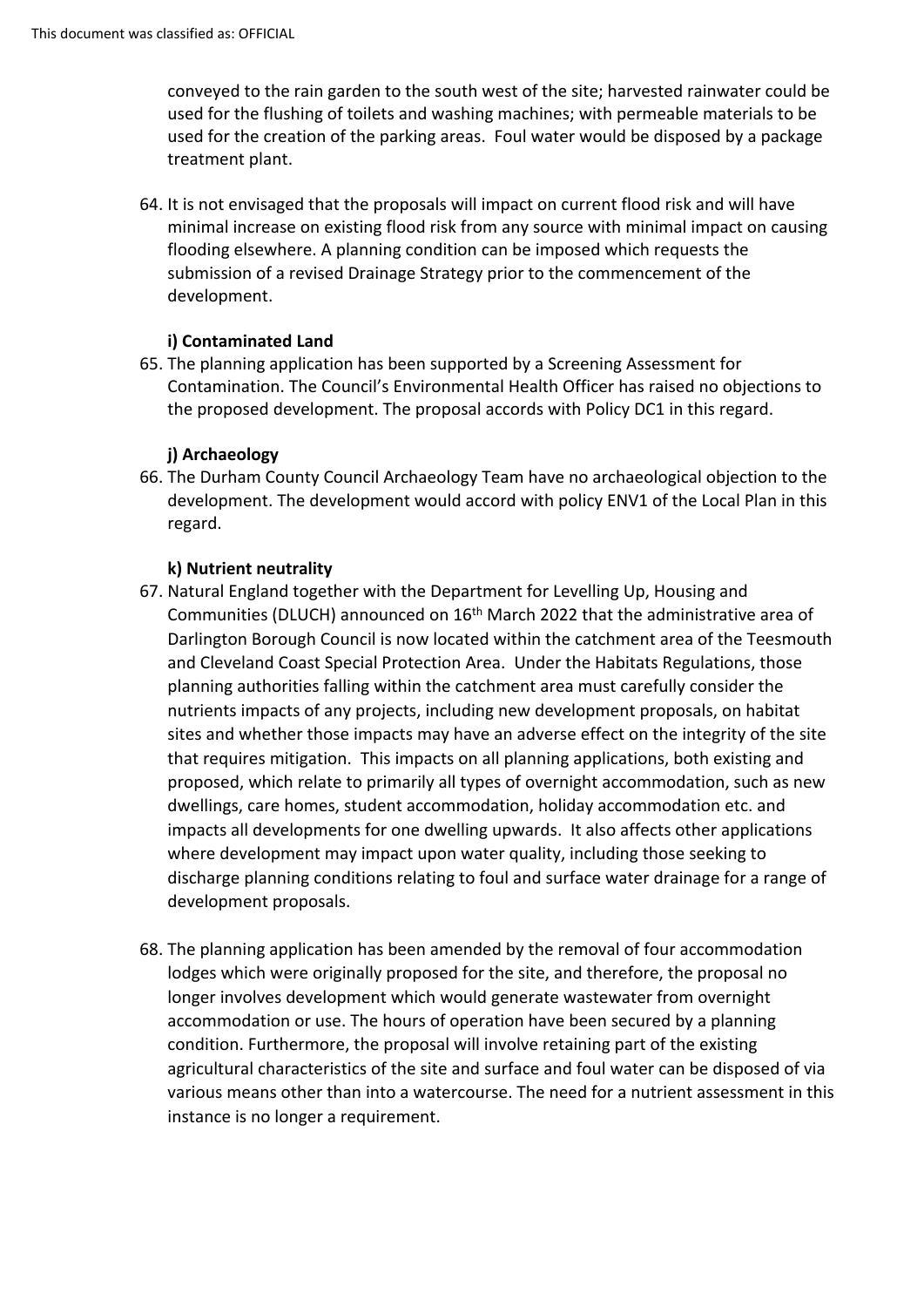# **THE PUBLIC SECTOR EQUALITY DUTY**

69. In considering this application the Local Planning Authority has complied with Section 149 of the Equality Act 2010 which places a statutory duty on public authorities in the exercise of their functions to have due regard to the need to eliminate discrimination and advance equality of opportunity between persons who share a relevant protected characteristic and persons who do not share it. The proposed development is to provide young adults with learning difficulties with an outdoor centre to learn practical and new skills while socialising and embracing the outdoors. Five Acres would focus on work skills in preparation for adulthood from the basics of gardening, rowing flowers and harvesting edible crops. The Centre would also provide work experience for students whilst still in education. The development includes disabled parking spaces and the raised platforms have been designed to create safe access for persons with mobility issues. The buildings would be accessible in accordance with Part M of the Building Regulations. Darlington Association on Disability have been consulted on the planning application and have raised no objections. The proposal would accord with policy IN2 of the Local Plan in this regard.

# **SECTION 17 OF THE CRIME AND DISORDER ACT 1998**

70. The contents of this report have been considered in the context of the requirements placed on the Council by Section 17 of the Crime and Disorder Act 1998, namely the duty on the Council to exercise its functions with due regard to the likely effect of the exercise of those functions on, and the need to do all that it reasonably can to prevent crime and disorder in its area. It is not considered that the contents of this report have any such effect.

#### **CONCLUSION AND RECOMMENDATION**

- 71. The application site is not located within the development limits identified by the Policies Map of the Darlington Local Plan 2016 – 2036. The local development plan does support the principle of economic development proposals and outdoor leisure uses in appropriate sustainable locations, provided their impact on the open countryside is minimised, and they provide satisfactory access arrangements and protect amenity. The National Planning Policy Framework 2021 recognises that not all local business and community needs proposals in rural areas can be found adjacent to or beyond existing settlements and development limits and are in locations that are not well served by public transport.
- 72. The application site is not fully accessible by all modes of sustainable transport such as public transport, cycling or walking but those that would use the facility can access the site through the TeesFlex booking service, the applicant's private transport company as well as via private motor vehicles of parents/carers. The fact that a rural location is very beneficial for the proposed use and to the persons that would use the facility is a material planning consideration in this case and having considered all material planning considerations in accordance with S.38(6) of the Planning and Compulsory Purchase Act 2004, the principle of the development can be supported.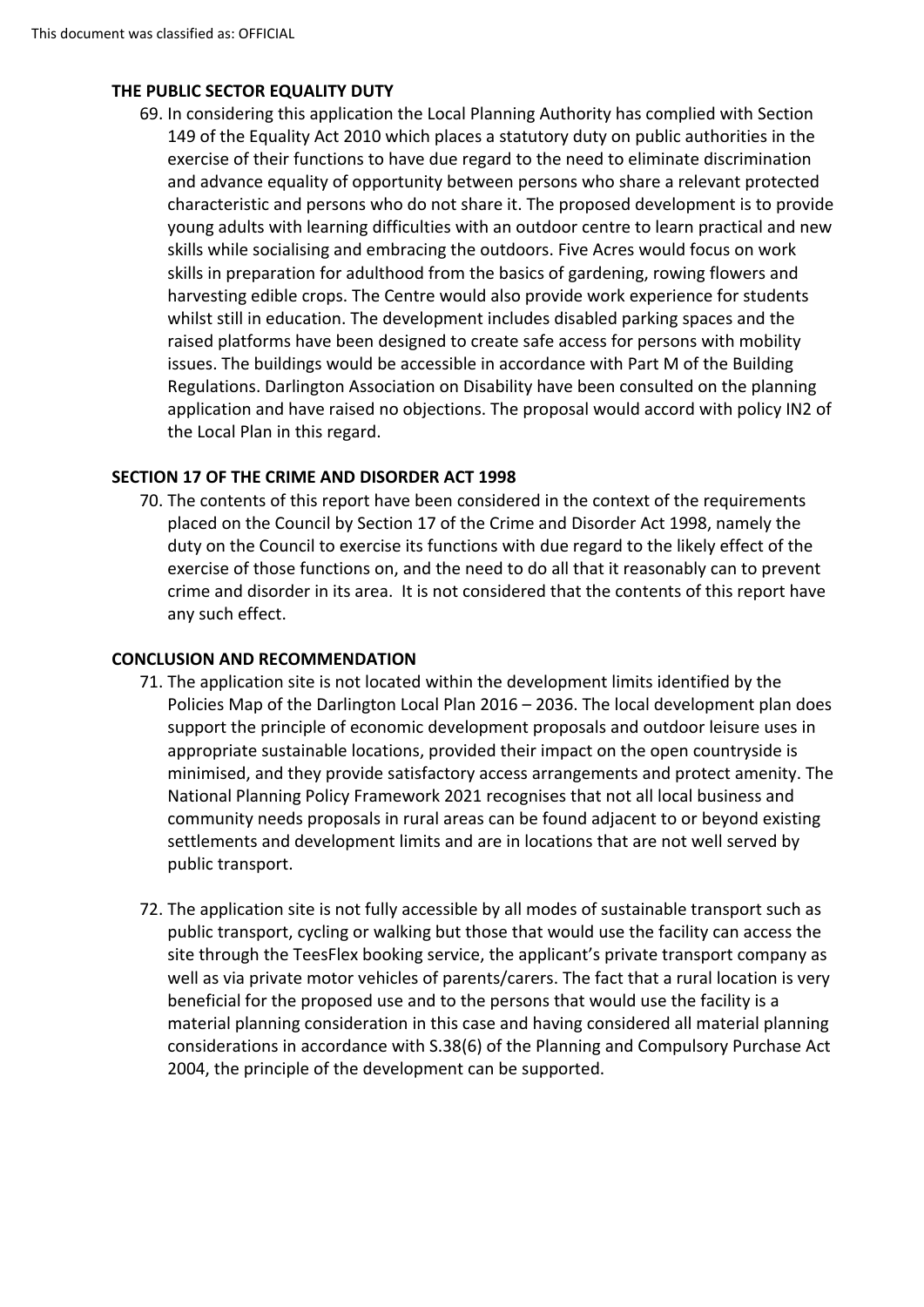73. The proposal does not raise any highway safety objections and will not have an adverse impact on the character and appearance of the rural setting. There are no residential dwellings in the immediate locality of the site and measures can be put in place to secure the site as it is located in close proximity to the A1(M) and East Coast Main Railway line route. The principle of the proposal is acceptable in flood risk terms and biodiversity net gain has been demonstrated. The planning application is recommended for approval subject to the planning conditions listed below.

## **THAT PLANNING PERMISSION BE GRANTED SUBJECT TO THE FOLLOWING CONDITIONS**

- 1. A3 Three Years (Implementation Limit)
- 2. The development hereby permitted shall be carried out in accordance with the approved plans, as detailed below:
	- a. Drawing Number 21-010 X SP (00) 01 XX Rev E Proposed Site Layout
	- b. Drawing Number 21-010 X GP (00) 03 XX Proposed Day Care Centre/Barn & Plant Plan & Elevations
	- c. Drawing Number 21-010 X GP (00) 04 XX Proposed Polytunnel Plans and Elevations
	- d. Drawing Number 21-010 X GP (00) 05 XX Proposed Stable Plan and Elevations
	- e. Drawing Number 21-010\_X\_GP (00) 06\_XX Proposed Feed Store Plan and Elevations
	- f. Drawing Number 21-010\_X\_GP (00) 07\_XX Rev A Proposed Raised Walkway
	- g. Drawing Number 21-010\_X\_GP (00) 08\_XX Rev A Proposed Livestock/Trespass Fencing

REASON – To ensure the development is carried out in accordance with the planning permission

- 3. Prior to the commencement of the development, including demolition, a site specific Construction Management Plan shall be submitted to and approved in writing by the Local Planning Authority in consultation with Network Rail. The Plan shall include the following, unless the Local Planning Authority dispenses with any requirement[s] specifically and in writing:
	- a. Hours of construction and deliveries
	- b. Dust Assessment Report which assesses the dust emission magnitude, the sensitivity of the area, risk of impacts and details of the dust control measures to be put in place during the demolition and construction phases of the development. The Dust Assessment Report shall take account of the guidance contained within the Institute of Air Quality Management "Guidance on the assessment of dust from demolition and construction" February 2014.
	- c. Methods for controlling noise and vibration during the demolition and construction phase and shall take account of the guidance contained within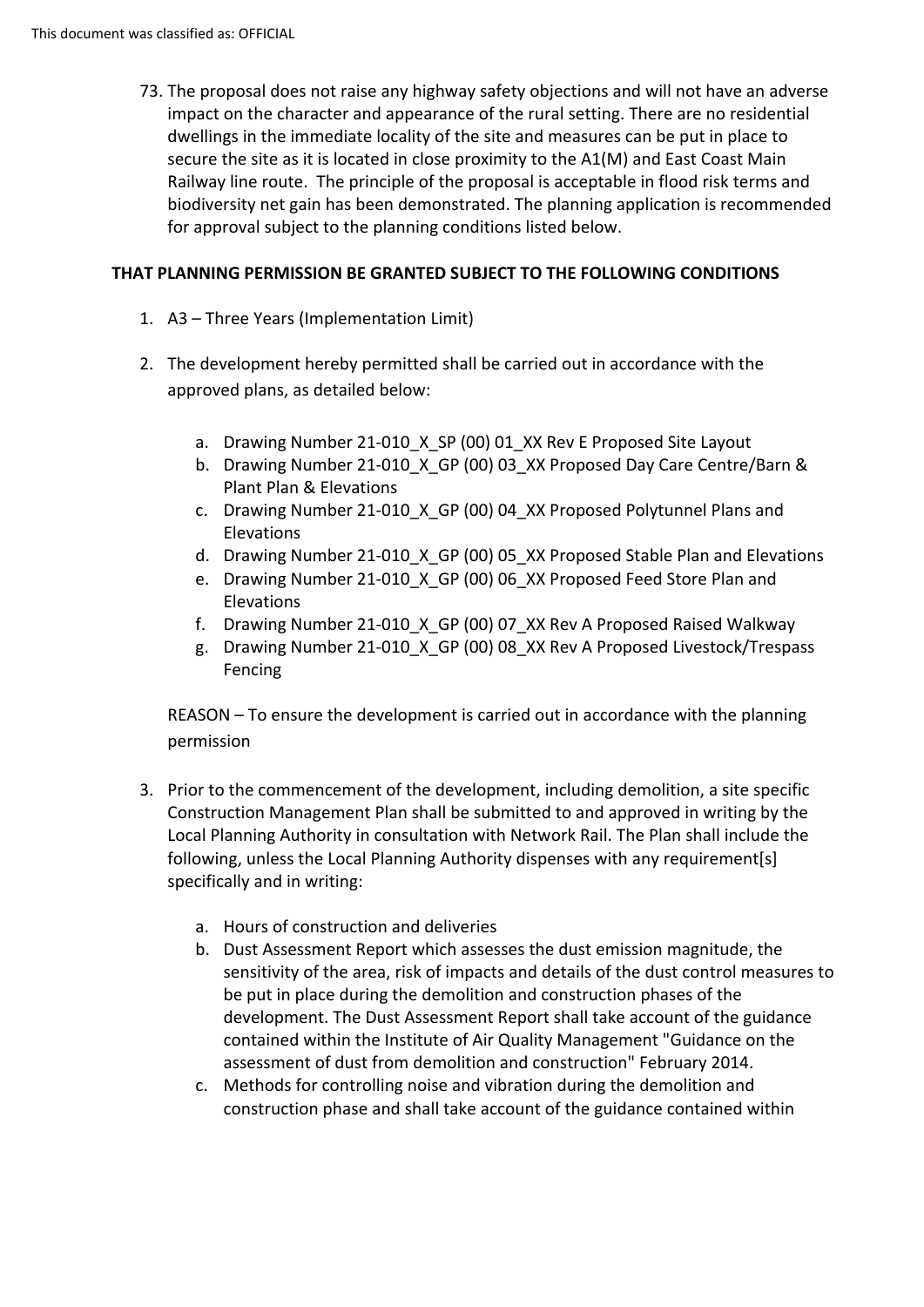BS5228 "Code of Practice for noise and vibration control on construction and open sites".

- d. Construction Traffic Routes, including parking areas for staff and visitors.
- e. Details of wheel washing.
- f. Road Maintenance.
- g. Warning signage.
- h. Submission of evidence that consultation with the Asset Protection Project Manager at Network Rail has been carried out and a construction methodology has been agreed with Network Rail

The development shall not be carried out otherwise in complete accordance with the approved Plan.

REASON: In the interests of highway safety; amenity and railway line safety

- 4. Prior to the commencement of the development, a detailed drainage strategy plan shall be submitted to and approved in writing by the Local Planning Authority . The strategy must also ensure that surface water flows away from the adjacent East Coast Main Line railway; with no ponding of water taking place adjacent to the boundary and any attenuation schemes within 30m of the railway boundary must be approved by Network Rail. There must be no connection to existing railway drainage assets without prior agreement of Network Rail. The development shall not be carried out otherwise than in complete accordance with the approved Plan REASON: In the interests of preventing flood risk and the safety of the East Coast Main Line railway
- 5. The use hereby approved shall not operate outside the hours of Monday to Friday 0800 to 1800; Saturday 0900 to 1800 and Sundays and Bank Holidays 1000 to 1600 unless otherwise agreed in writing by the Local Planning Authority REASON: In the interests of the amenity of the area
- 6. Prior to the commencement of the development hereby approved, a scheme to protect the existing trees shown within the submitted Arboricultural Impact Assessment to be retained shall be implemented on site. The scheme shall comprise generally the specification laid down within BS 5837 2012 and shall include fencing of at least 2.3m high, consisting of a scaffolding frame braced to resist impacts, supported by a weldmesh wired to the uprights and horizontals to dissuade encroachment. The fencing shall be erected along the root protection areas shown on Drawing Number Any0\_Lime Lane\_AIA.1DRAFT (Appendix 1 of the submitted Arboricultural Impact Assessment produced by Dendra). Notwithstanding the above approved specification, none of the following activities shall take place within the segregated protection zones in the area of the trees:
	- (a) The raising or lowering of levels in relation to the existing ground levels;
	- (b) Cutting of roots, digging of trenches or removal of soil;
	- (c) Erection of temporary buildings, roads or carrying out of any engineering operations;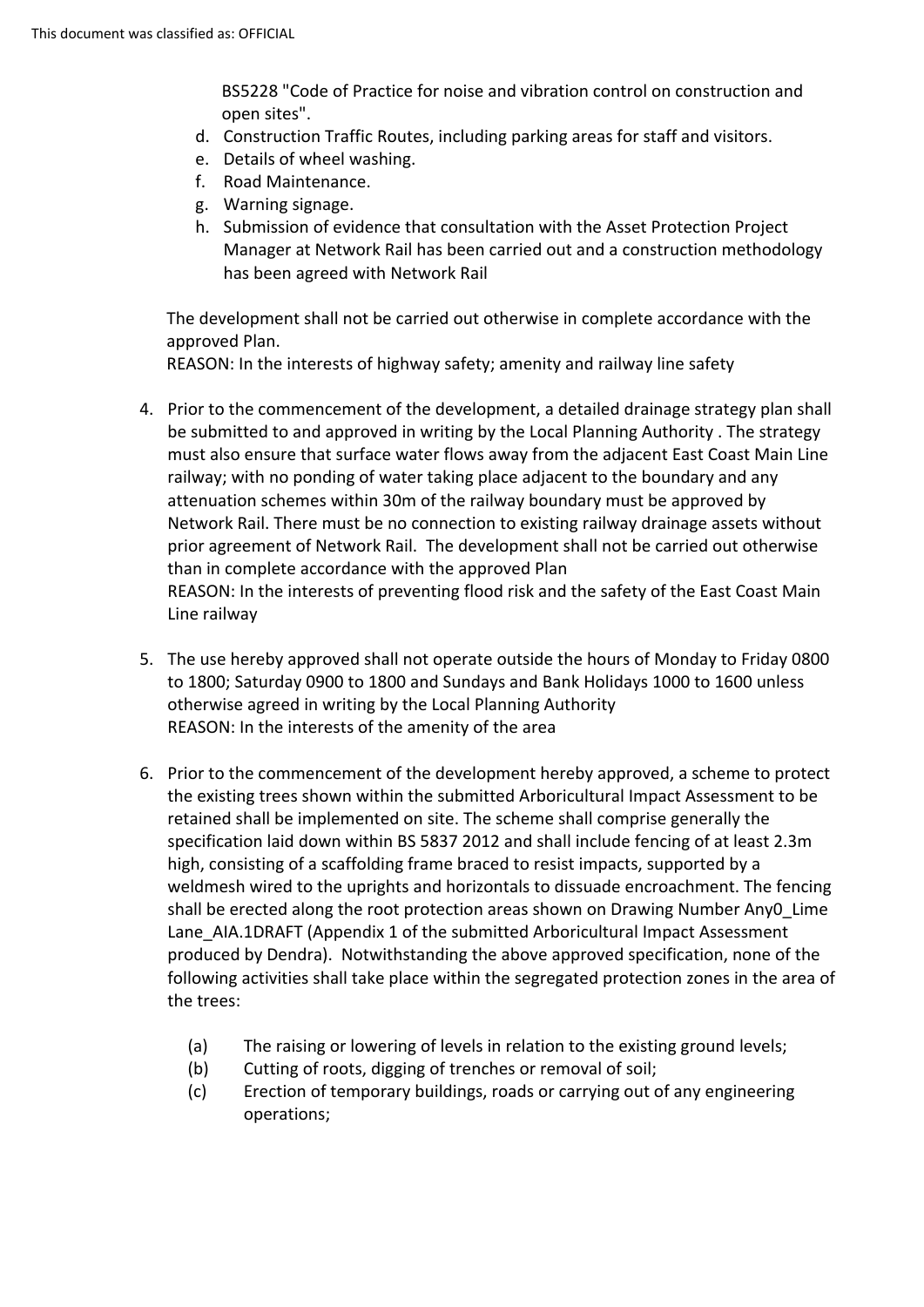- (d) Lighting of fires;
- (e) Driving of vehicles or storage of materials and equipment.

REASON - To ensure that a maximum level of protection in order to safeguard the well being of the trees on the site and in the interests of the visual amenities of the area.

- 7. Prior to the commencement of the use, precise details for any external lighting scheme shall be submitted to and approved in writing by the Local Planning Authority. Any lighting scheme shall be carried out having full regard to Section 5.4.3 of the document entitled "Preliminary Ecological Appraisal of: Land to south of Lime Lane Brafferton Darlington" produced by Dendra Consulting Limited and dated April 2021 unless otherwise agreed in writing by the Local Planning Authority REASON: In the interests of the visual appearance of the development and biodiversity of the site
- 8. Prior to the commence of the use, precise details of the cycle parking and motor vehicle parking shall be submitted to and approved in writing by the Local Planning Authority. The details shall include the number and dimensions of vehicle parking spaces, the number and location of accessible parking spaces and details of cycle parking provision which accords with guidance contained within Cycle Infrastructure Design – Local Transport Note 1/20 dated July 2020. The agreed details shall be fully completed and available for use prior to the commencement of the use and retained thereafter for the lifetime of the development

REASON: In the interest highway safety; securing accessible parking spaces and encouraging the use of sustainable modes of transport.

9. Notwithstanding the details shown on the approved plans and prior to the commencement of the use, precise details of the livestock/trespass fencing shall be submitted to and approved in writing by the Local Planning Authority. The details shall include the materials, colour scheme, depth of fence posts and confirmation that the fencing will not prevent access to land in the ownership of Network Rail and National Highways for maintenance purposes. The development shall not be carried out otherwise than in complete accordance with the approved plans and the fencing shall be erected prior to the commencement of the use and retained thereafter for the lifetime of the development

REASON: In the interests of the safety of occupants of the site, to allow continued unrestricted access to adjacent landowners and in the interests of the visual appearance of the site and local area

10. Notwithstanding the details shown on the approved plans and prior to the commencement of the use, precise details of all other means of enclosure in and around the site shall be submitted to and approved in writing by the Local Planning Authority. The details shall include the location, design and materials, colour scheme, depth of fence posts. The development shall not be carried out otherwise than in complete accordance with the approved plans and the fencing shall be erected prior to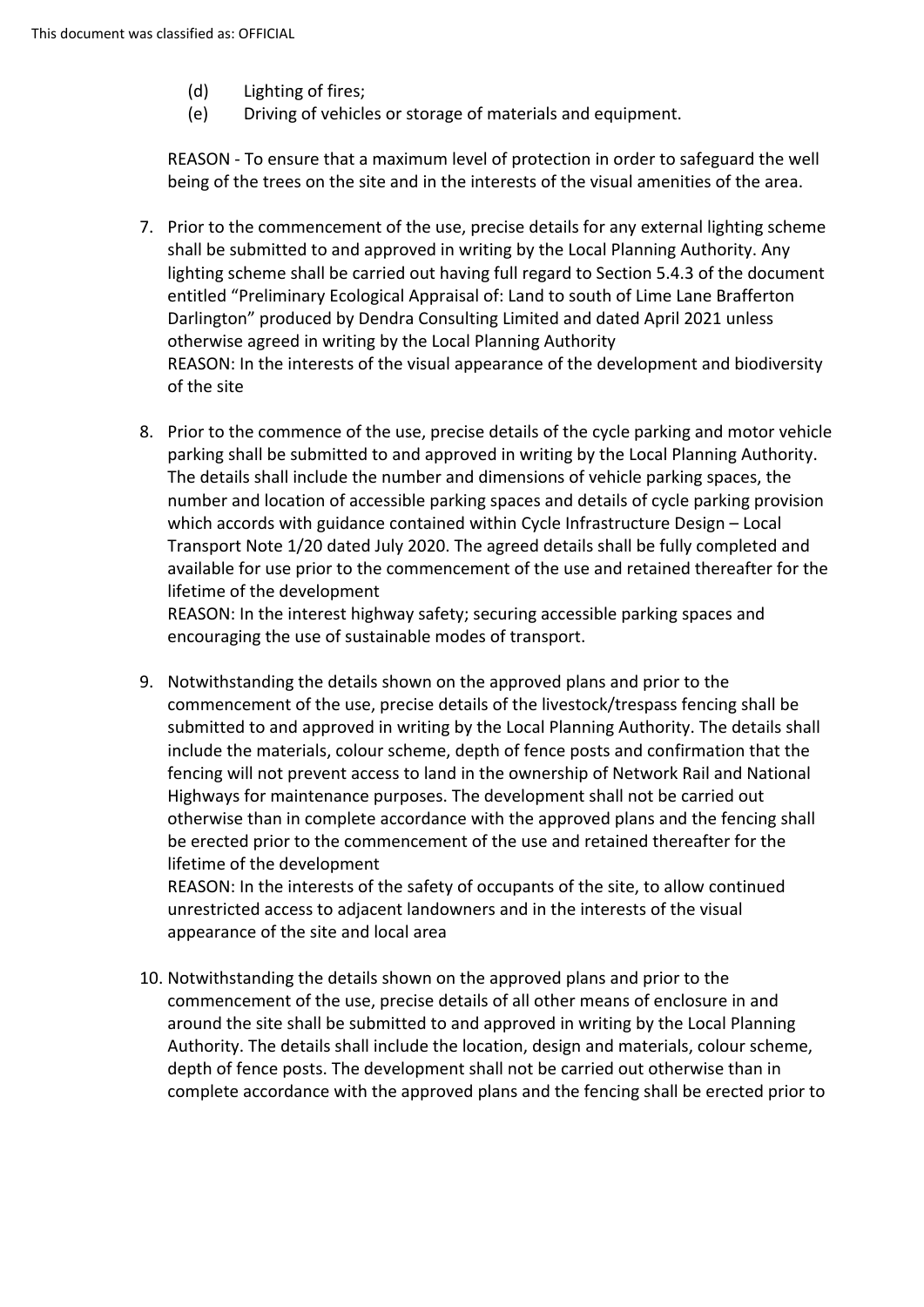the commencement of the use and retained thereafter for the lifetime of the development

- REASON: In the interests of the visual appearance of the site and local area
- 11. The development shall not be carried out otherwise than in approved accordance with the document entitled "Preliminary Ecological Appraisal of: Land to south of Lime Lane Brafferton Darlington" produced by Dendra Consulting Limited and dated April 2021 and the further information and guidance, including the "Biodiversity Metric 3:0 Lime Lane" spreadsheet also produced by Dendra Consulting Limited dated 13 January 2022 unless otherwise agreed in writing by the Local Planning Authority REASON: In the interests of the visual appearance of the development and biodiversity of the site
- 12. Prior to the commencement of the development, precise details of a scheme for the storage and disposal of waste shall be submitted to and approved in writing by the Local Planning Authority. The development shall not be carried out otherwise than in accordance with the approved details. The agreed scheme shall be fully implemented and available for use prior to the commencement of the use REASON: In the interests of the amenity of the area
- 13. Prior to the commencement of the use, a landscaping scheme shall be submitted to and approved in writing by the Local Planning Authority in consultation with Network Rail. The scheme shall have full regard to the document entitled "Preliminary Ecological Appraisal of: Land to south of Lime Lane Brafferton Darlington" produced by Dendra Consulting Limited and dated April 2021 and the further information and guidance, including the "Biodiversity Metric 3:0 Lime Lane" spreadsheet also produced by Dendra Consulting Limited dated 13 January 2022. Any planting and landscaping scheme should not impact on operational railway safety with any trees and shrubs planted adjacent to the boundary positioned a minimum distance greater than their height at maturity from the boundary and within no broad leaf deciduous species planted adjacent to the railway boundary. Any hedge planted adjacent to the railway boundary for screening purposes should be placed so that when fully grown, it does not damage the fencing, provide a means of scaling it or prevents Network Rail from maintaining its boundary fencing. The development should not be carried out otherwise than in complete accordance with the approved details

REASON: In the interests of the visual appearance of the development, biodiversity net gain and the safety of the East Coast Main Line railway

14. Prior to the commencement of the use a 30 Year Biodiversity and Landscape Management plan for the site shall be submitted to and approved in writing by the Local Planning Authority. The development shall not be implemented otherwise than in complete accordance with the agreed Plan REASON: In the interests of the visual appearance of the development and biodiversity net gain.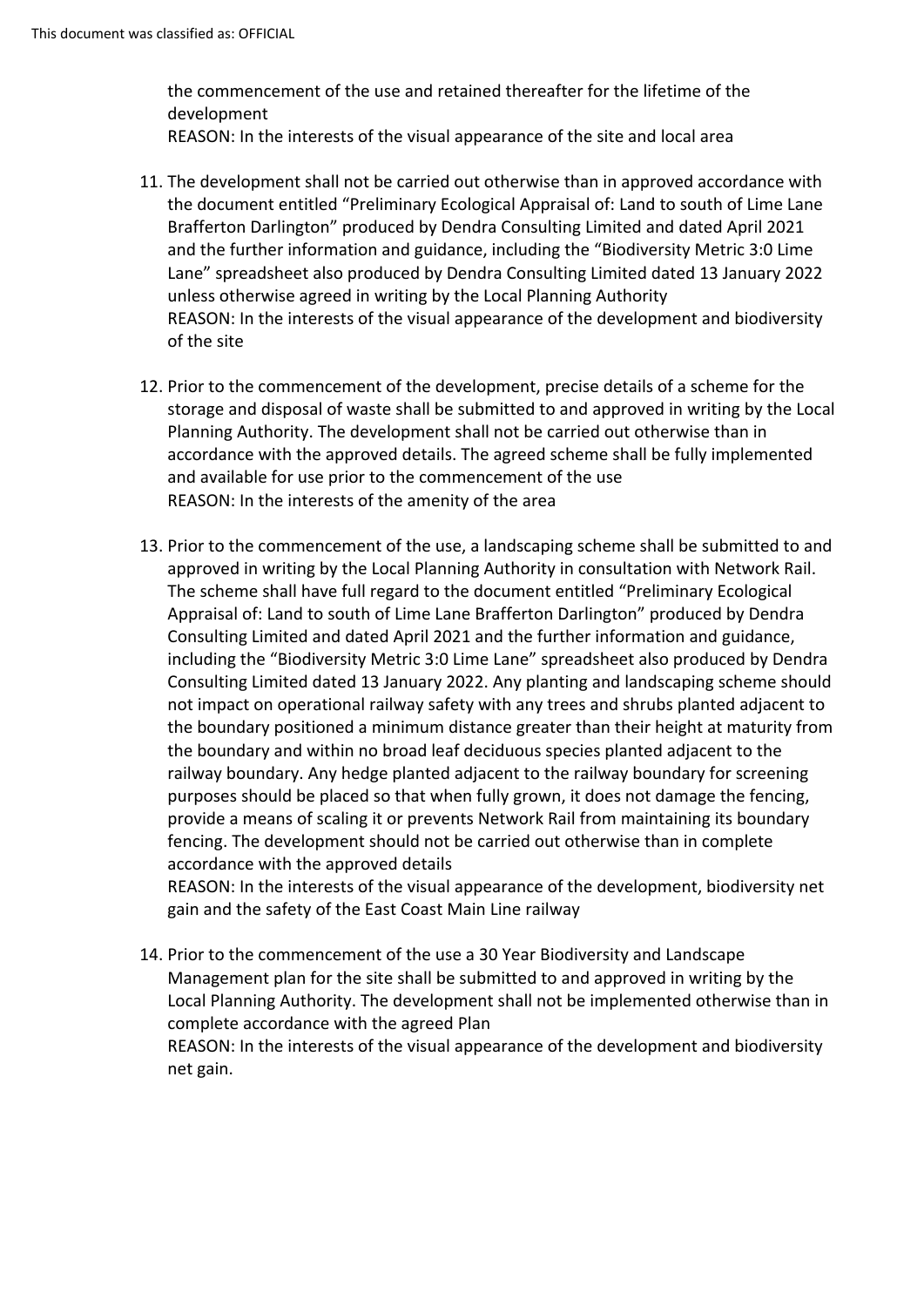- 15. The access and visibility work as shown on Drawing Number 21-010 X SP (00)05 XX) (Proposed - Access & Visibility) must be fully completed prior to the commencement of the use and retained thereafter for the lifetime of the development REASON: - in the interests of highway safety
- 16. Notwithstanding the details shown on Drawing Number 21-010 X SP(00)05 XX) (Proposed - Access & Visibility) the first 12m of the internal access road, measured back from the carriageway edge shall be formed in a sealed material and the access gates shall not open outward over the public highway REASON: In the interests of highway safety

# **INFORMATIVES**

# **Highways**

## **Section 184 Crossover**

The applicant is advised that works are required within the public highway, to widen an existing vehicle crossing. Contact must be made with the Assistant Director: Highways, Design and Projects (contact Mrs Lisa Woods 01325 406702) to arrange for the works to be carried out or to obtain agreement under the Highways Act 1980 to execute the works.

#### **Environmental Health**

Environmental Health enforces Health and Safety legislation at this premises and the applicant is advised to contact this department prior to the undertaking of any work to ensure that all legislative requirements are met.

# **Network Rail Standard Informatives**

#### **Fail Safe Use of Crane and Plant**

All operations, including the use of cranes or other mechanical plant working adjacent to Network Rail's property, must at all times be carried out in a "fail safe" manner such that in the event of mishandling, collapse or failure, no materials or plant are capable of falling within 3.0m of the nearest rail of the adjacent railway line, or where the railway is electrified, within 3.0m of overhead electrical equipment or supports.

With a development of a certain height that may/will require use of a crane, the developer must bear in mind the following. Crane usage adjacent to railway infrastructure is subject to stipulations on size, capacity etc. which needs to be agreed by the Asset Protection Project Manager prior to implementation.

#### **Excavations/Earthworks**

All excavations/ earthworks carried out in the vicinity of Network Rail property/ structures must be designed and executed such that no interference with the integrity of that property/ structure can occur. If temporary works compounds are to be located adjacent to the operational railway, these should be included in a method statement for approval by Network Rail. Prior to commencement of works, full details of excavations and earthworks to be carried out near the railway undertaker's boundary fence should be submitted for the approval of the Local Planning Authority acting in consultation with the railway undertaker and the works shall only be carried out in accordance with the approved details. Where development may affect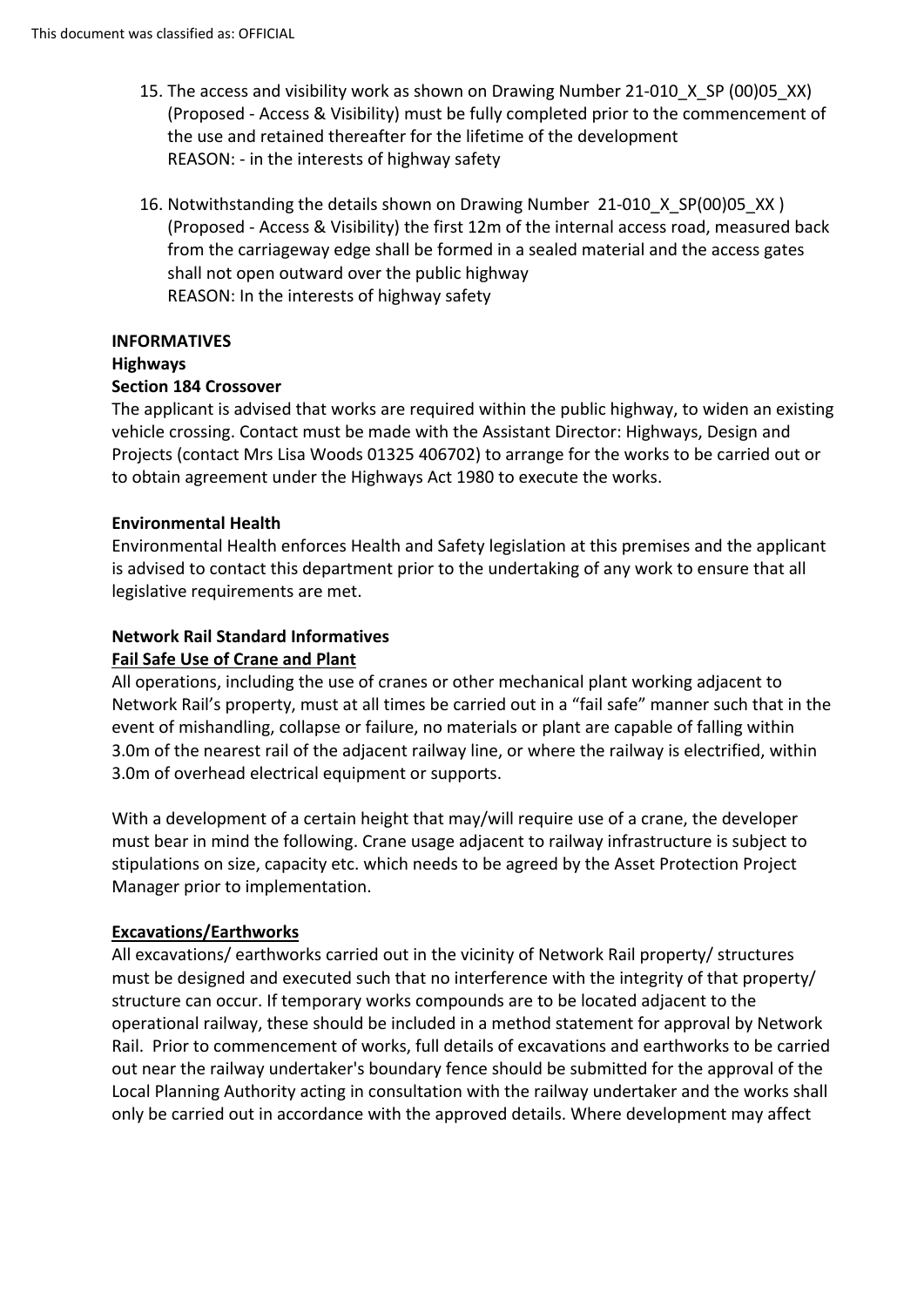the railway, consultation with the Asset Protection Project Manager should be undertaken. Network Rail will not accept any liability for any settlement, disturbance or damage caused to any development by failure of the railway infrastructure nor for any noise or vibration arising from the normal use and/or maintenance of the operational railway. No right of support is given or can be claimed from Network Rails infrastructure or railway land.

#### **Security of Mutual Boundary**

Security of the railway boundary will need to be maintained at all times. If the works require temporary or permanent alterations to the mutual boundary the applicant must contact Network Rail's Asset Protection Project Manager.

# **Demolition**

Any demolition or refurbishment works must not be carried out on the development site that may endanger the safe operation of the railway, or the stability of the adjoining Network Rail structures. The demolition of buildings or other structures near to the operational railway infrastructure must be carried out in accordance with an agreed method statement. Approval of the method statement must be obtained from Network Rail's Asset Protection Project Manager before the development can commence.

# **Vibro-impact Machinery**

Where vibro-compaction machinery is to be used in development, details of the use of such machinery and a method statement should be submitted for the approval of the Local Planning Authority acting in consultation with the railway undertaker prior to the commencement of works and the works shall only be carried out in accordance with the approved method statement.

#### **Scaffolding**

Any scaffold which is to be constructed within 10 metres of the railway boundary fence must be erected in such a manner that at no time will any poles over-sail the railway and protective netting around such scaffold must be installed.

#### **Bridge Strikes**

Applications that are likely to generate an increase in trips under railway bridges may be of concern to Network Rail where there is potential for an increase in 'Bridge strikes'. Vehicles hitting railway bridges cause significant disruption and delay to rail users. Consultation with the Asset Protection Project Manager is necessary to understand if there is a problem. If required there may be a need to fit bridge protection barriers which may be at the developer's expense.

#### **Abnormal Loads**

From the information supplied, it is not clear if any abnormal loads will be using routes that include any Network Rail assets (e.g. bridges and level crossings). We would have serious reservations if during the construction or operation of the site, abnormal loads will use routes that include Network Rail assets. Network Rail would request that the applicant contact our Asset Protection Project Manager to confirm that any proposed route is viable and to agree a strategy to protect our asset(s) from any potential damage caused by abnormal loads. I would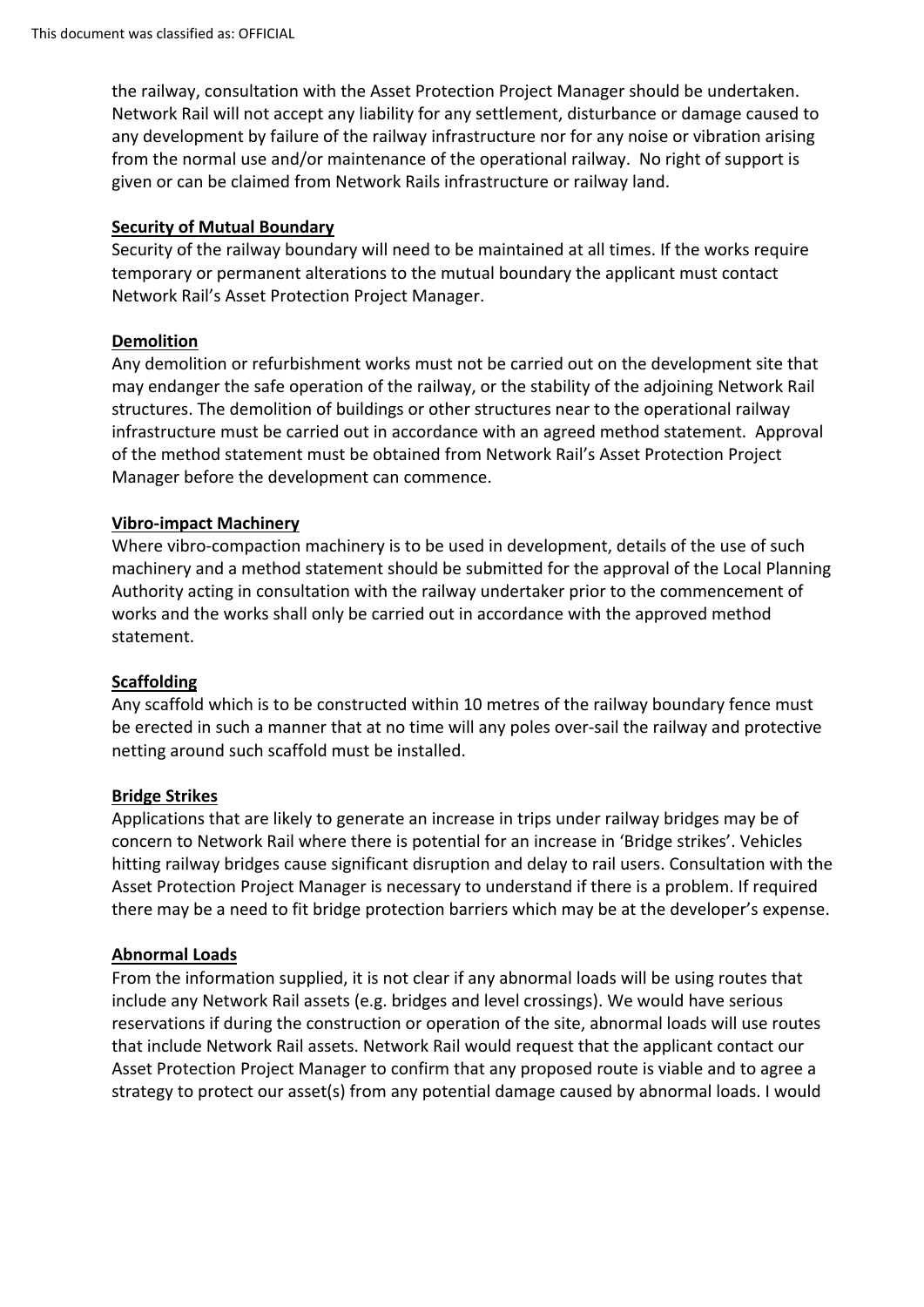also like to advise that where any damage, injury or delay to the rail network is caused by an abnormal load (related to the application site), the applicant or developer will incur full liability.

# **Two Metre Boundary**

Consideration should be given to ensure that the construction and subsequent maintenance can be carried out to any proposed buildings or structures without adversely affecting the safety of, or encroaching upon Network Rail's adjacent land, and therefore all/any building should be situated at least 2 metres from Network Rail's boundary. This will allow construction and future maintenance to be carried out from the applicant's land, thus reducing the probability of provision and costs of railway look-out protection, supervision and other facilities necessary when working from or on railway land.

# **ENCROACHMENT**

The developer/applicant must ensure that their proposal, both during construction, and after completion of works on site, does not affect the safety, operation or integrity of the operational railway, Network Rail and its infrastructure or undermine or damage or adversely affect any railway land and structures. There must be no physical encroachment of the proposal onto Network Rail land, no over-sailing into Network Rail airspace and no encroachment of foundations onto Network Rail land and soil. There must be no physical encroachment of any foundations onto Network Rail land. Any future maintenance must be conducted solely within the applicant's land ownership. Should the applicant require access to Network Rail land then must seek approval from the Network Rail Asset Protection Team. Any unauthorised access to Network Rail land or airspace is an act of trespass and we would remind the council that this is a criminal offence (**s55 British Transport Commission Act 1949**). Should the applicant be granted access to Network Rail land then they will be liable for all costs incurred in facilitating the proposal.

#### **Access to the Railway**

All roads, paths or ways providing access to any part of the railway undertaker's land shall be kept open at all times during and after the development.

#### **Standard Drainage Requirements**

We ask that all surface and foul water drainage from the development area be directed away from Network Rail's retained land and structures into suitable drainage systems, the details of which are to be approved by Network Rail before construction starts on site.

Water must not be caused to pond on or near railway land either during or after any construction-related activity.

The construction of soakaways for storm or surface water drainage should not take place within 20m of the Network Rail boundary. Any new drains are to be constructed and maintained so as not to have any adverse effect upon the stability of any Network Rail equipment, structure, cutting or embankment.

The construction of soakaways within any lease area is not permitted.